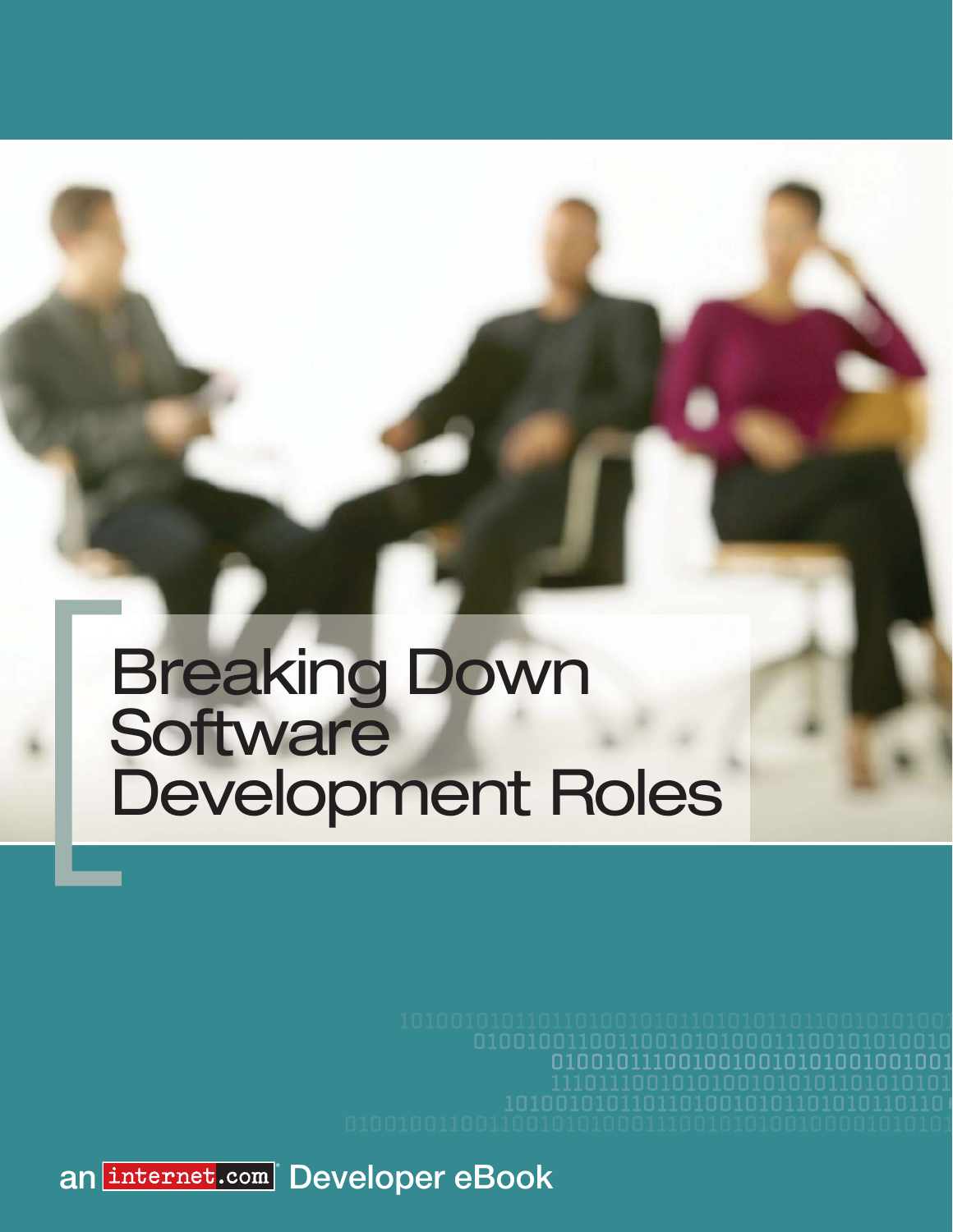oftware development is done differently at every organization, and in every home office throughout the world. The process that one organization or person uses to develop software may work for their specific environment and situation, but may fail miserably in another set of circumstances.

It is, in part, the differences in environment that make it so difficult to quantify the process of software development in a single set of terms that all practitioners can agree on. As newer approaches appear on the scene, the perspective of the world on what the process should look like changes slightly or dramatically.

However, despite these changes there are some things that remain the same. There will always be a need to understand the business problem, convert that problem into an architecture, convert the architecture into a solution, test the solution, and deploy the solution. Although each of these processes may change to some extent based on the programming models and tools being used, fundamentally there are some roles, which every process has in one form or another. One person may be filling all the roles or a handful of the roles, or one very specific role. Despite this there is a need for all of the roles -- each serves a purpose. The organization chart below gives you an idea of how each position fits together within an organization.

# **Common Roles**

There is a series of roles that exist in most software development processes. As mentioned above, one team member may be filling many roles and some roles may be suppressed for a specific type of project, but all of these roles exist in one form or another in every software development project:



### **Subject Matter Experts (SME)**

The Subject Matter Expert is the person or persons from which requirements are captured. These are the people who know what the software needs to do and how the process works. The SME role is somewhat different from the other roles because it is constantly changing as new clients (internal or external) are brought in to help design a solution. SMEs are rarely from IT -- except when the solution is being designed to support IT. SMEs are most frequently the person who will receive the benefit of the system.

### **Functional Analysts (FA)**

Functional Analysts have the unenviable task of eliciting clear, concise, non-conflicting requirements from the Subject Matter Experts who may or may not understand how technology can be used to transform the business processes in a positive way.

### **Solutions Architect (SA)**

The technical architect is responsible for transforming the requirements created by the Functional Analysts into a set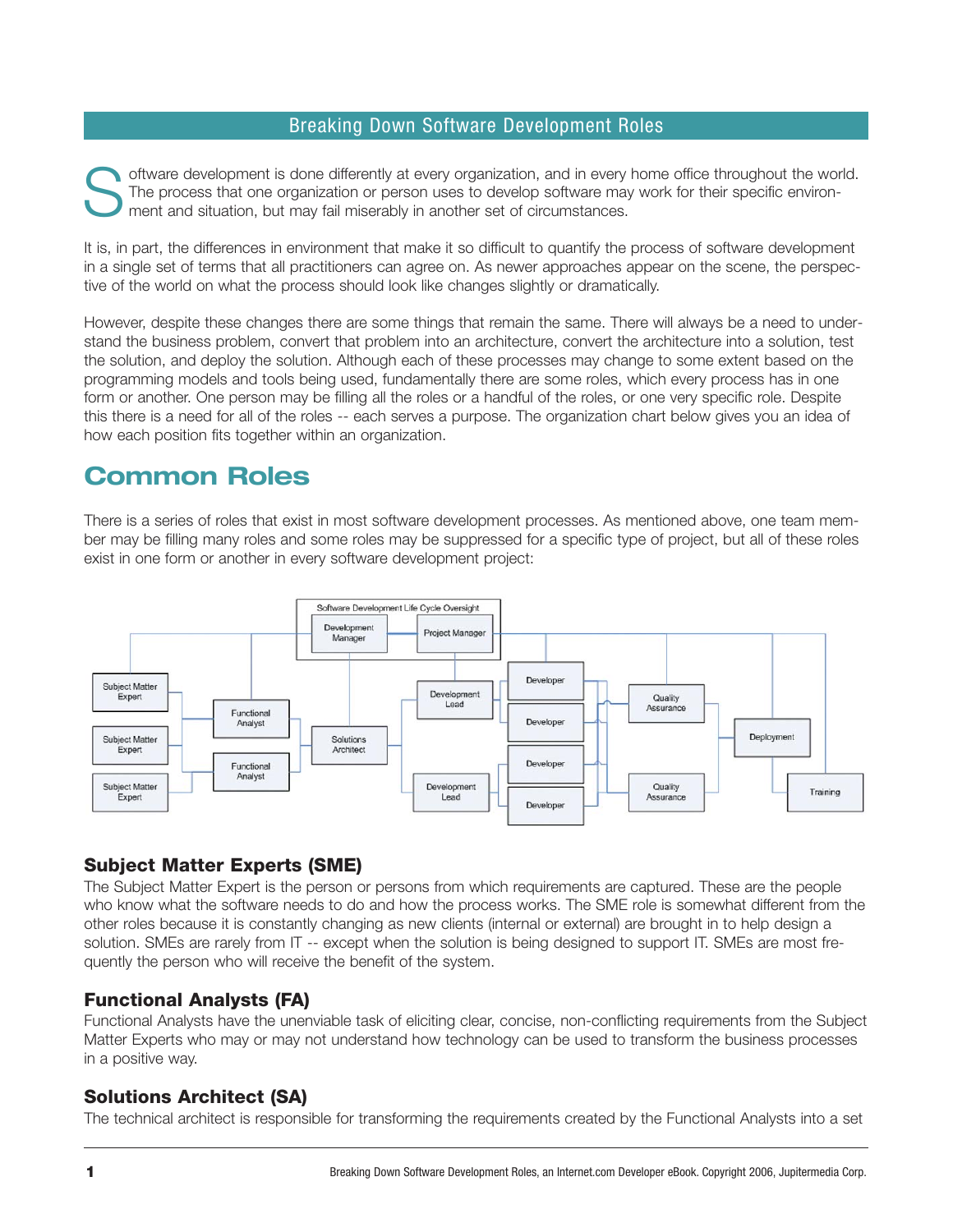of architecture and design documents that can be used by the rest of the team to actually create the solution. The Solutions Architect is typically responsible for matching technologies to the problem being solved.

### **Development Lead (DL)**

The Development Lead's role is focused on providing more detail to the Solution Architect's architecture. This would include detailed program specifications creation. The Development Lead is also the first line of support for the developers who need help understanding a concept or working through a particularly thorny issue.

### **Developer (Dev)**

The heart and soul of the process, the developer actually writes the code that the Development Leads provided specifications for.

### **Quality Assurance (QA)**

The Quality Assurance role is an often-thankless position that is designed to find bugs before they find their way to the end customers. Using a variety of techniques ranging from keying in data and playing with the system to formalized, automated testing scripts, the Quality Assurance team is responsible for ensuring the quality of the solution and it's fit to the requirements gathered by the Functional Analyst. Sometimes the QA team is known by their less flattering name of testers.

### **Deployment (Deploy)**

The Deployment role is the one that packages up all of the compiled code and configuration files and deploys it through the appropriate environments or on the appropriate systems. The Deployment role is focused on getting the solution used. To that end, the role may include automated software installation procedures or may be as simple as copying the files to the appropriate place and running them.

### **Training**

The Training role is responsible for documentation for the system as well as any instructor or computer-based training solutions that are designed to help the users better understand how the system works and what they can do with it.

### **Project Manager (PM)**

The Project Manager is responsible for ensuring consistent reporting, risk mitigation, timeline, and cost control. The project manager role is a problem-solver role. They try to resolve problems while they are small so that they can be handled more quickly and with less cost.

### **Development Manager (DM)**

The Development Manager is responsible for managing multiple priorities of conflicting projects. The Development Manager role is also an escalation for issues from the team, which it is unable to resolve internally.

Of course, each organization has its own take on these roles; however, these are the roles you'll see most often in an organization doing development.

# **Critical Skills for Every Role**

As we examine each of the roles in detail, we'll include details that are critical to the success of the role. We've also identified a common set of business skills essential to each role. The common skills to all roles are:

### **Understanding Business**

Although some roles are focused very specifically around certain aspects of understanding and converting business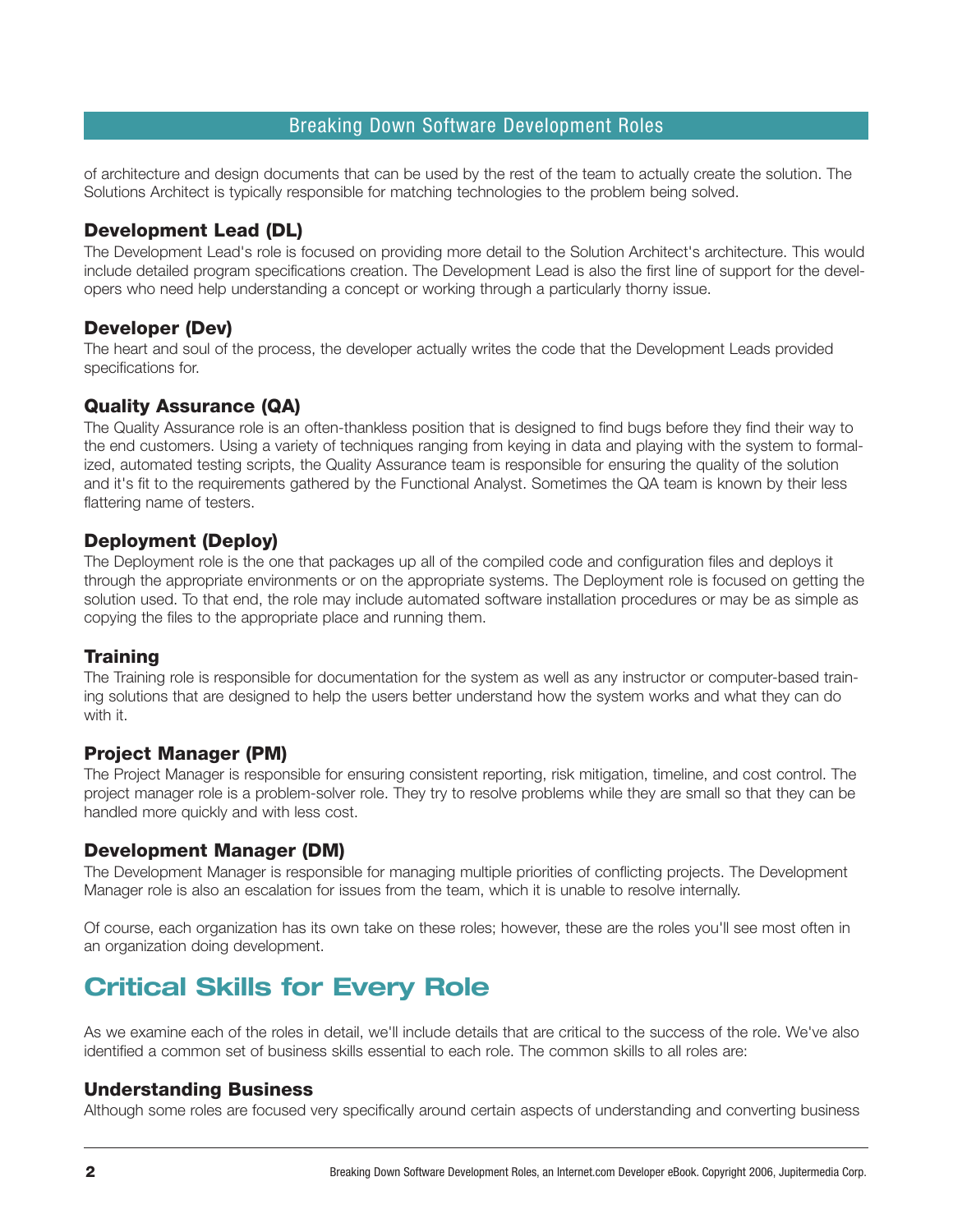requirements, every role in the process should have awareness and sensitivity to the business processes and needs that require technology in the first place. Without this, technology may be implemented but it may not solve the real needs, and will therefore be considered a failure.

### **Broad Understanding**

Although an understanding of software development is critical there are other areas where an understanding can be invaluable. For instance, understanding how computers work internally including memory, cache, hard drives, etc., can help you learn how to more appropriately conserve those resources. Similarly, understanding networking can help in the development of applications that are compatible or even friendly to the networks that they're working across. SMEs broad understanding of the industry can be invaluable in terms of creating solutions that fit both the organization and the industry. The QA team can benefit the project with a broad understanding by minimizing QA costs while improving testing coverage. In short, a broad understanding can help every role.

### **Multiple Perspectives**

The ability to approach solutions from multiple perspectives is critical to software development. Understanding how each person who is working on a problem views an issue, or how different customers will view the solution, is important to be able to find the best solution based on all of the information. There are always multiple ways of viewing -- and solving -- a problem. The trick is to find the best one from the list of possible options. The larger the list of options (perspectives) the better the solution.

### **People Skills**

Also known as soft skills, the ability to interact with other people and to be a part of a team is essential to nearly every role in a software development project. The lower the overall people skills of the team, the higher the likelihood that the project will end in some explosion.

### **Lifelong Learning**

Although some might argue that the perspective of being a life-long learner is more of an attitude than a skill, it is a critical part of being in a high-change industry, like IT in general and software development specifically. What is learned today will be obsolete tomorrow. The only way to stay ahead of the game is to approach life from the perspective of continuous learning. Each new experience is a new opportunity to learn and each new year brings with it the need for skills renewal.

# **Subject Matter Expert**

| <b>Role</b> | Sometimes called "business owner" or "business user"; not normally a role played by an IT person                   |
|-------------|--------------------------------------------------------------------------------------------------------------------|
|             | <b>Starting Point</b> Typically has very little experience with development process                                |
|             | In the Toolbox Expertise with business process for which a solution is being developed                             |
|             | <b>Stand Out By</b> A deep understanding of a process, an industry, and in some cases an organization, as shown in |
|             | published articles, industry presentations, etc.                                                                   |

SMEs are the people in the process who provide the information on what needs to be built. They serve in the most important role in the development process -- despite not being a part of the permanent development team.

Subject Matter Experts really fall into a few categories. The first category is the business owner who initiates the development process. For internal development, this might be the manager who is sponsoring the project. For external development projects it might be the customer paying the bills

SMEs provide all of the raw material for the development process. This includes the requirements for the system and how it will be used. Their input describes the problem or the opportunity that the software solution will ultimately solve.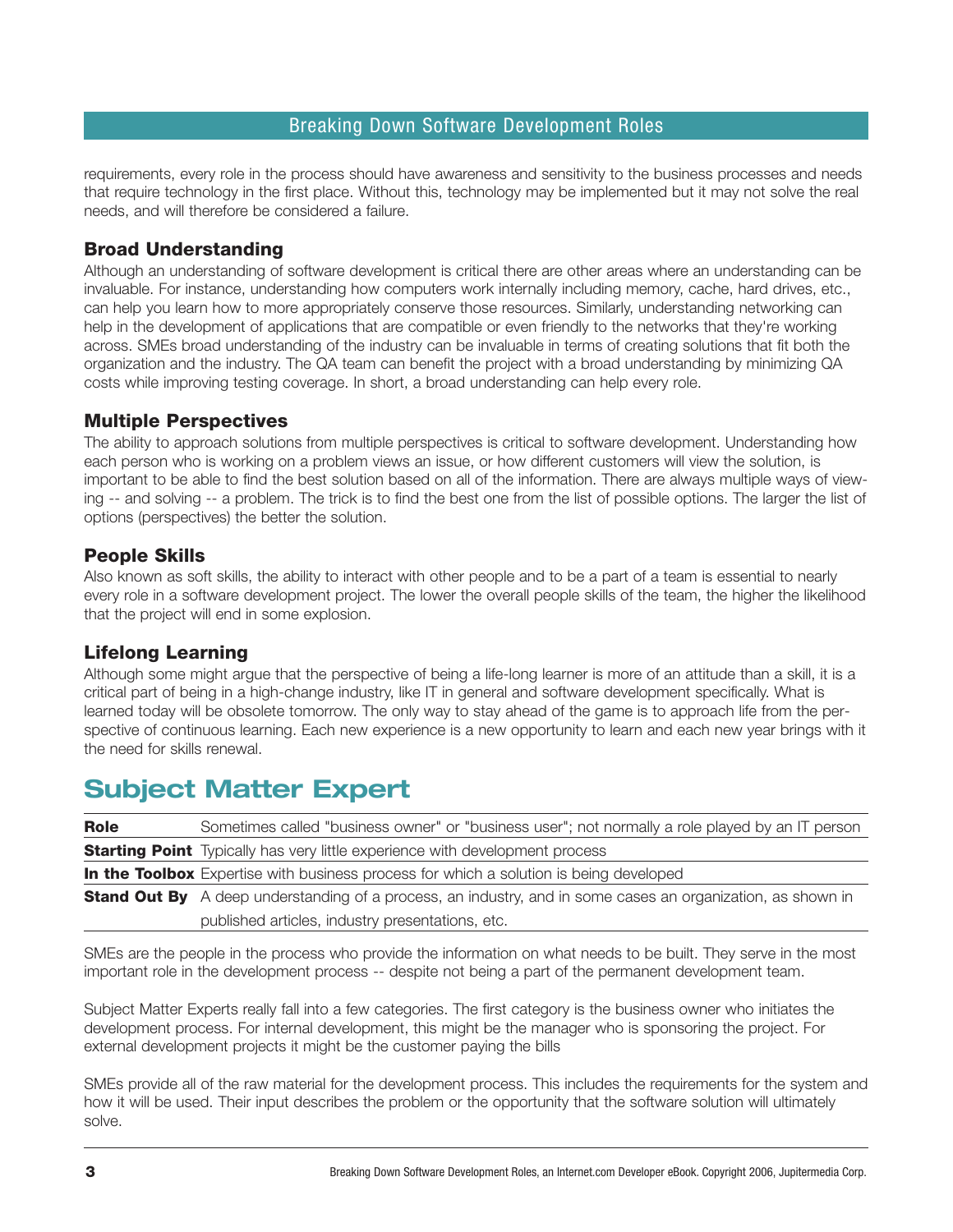SMEs are perhaps the most broadly described part of the development process. Because they can come from all walks of life, all levels of awareness of the software development process, and all levels of interest, trying to describe them is a futile process.

The lack of understanding regarding the process is not a critical limitation, because the SMEs will work with a Functional Analyst who will guide them through the process. Unlike most roles, which bring extra skills to the table, the SME removes some of the inherent skills that other members of the team possess.

As a part of a development team, here are some skills that you should be careful to avoid assuming a SME has:

- Don't assume that the SME will clearly communicate what they know.
- Don't assume that an SME will understand models developed by members of the team.
- Don't assume that an SME understands or can use defect logging and tracking systems.
- Don't assume that a single SME has all the answers.

There will always be a need for Subject Matter Experts -- particularly those who can clearly articulate the needs the organization faces. Although SME is not the primary role that an IT person typically fills, it's one that can be a great asset for an organization. If an SME shows particularly good skills at articulating the business needs, then perhaps there's the opportunity to take a part-time or full-time role as a Functional Analyst (FA).

Being a Subject Matter Expert isn't a career in the same way that being a developer is a career. In most of the roles in the development process, the core learning is around the skills and technologies of developing software. The SME is instead developing a deep understanding of a process, an industry, and in some cases an organization. The SME's value is their unique understanding of the problem that the development process is designed to solve or at least help resolve. In this way, an SME is focused on being the thought leader and expert for a small set of information.

In addition to writing articles and delivering industry presentations, SMEs can stand out in a less public way by learning how to interact with different personalities to develop a network of relationships in the organization or industry that they are working in. It is rare for an SME to clearly understand the challenges faced by the producer for the organization, the sales department, the executive staff, and all of the other various departments.

### **The Good, The Bad, and the Ugly**

The Subject Matter Expert role in the software development lifecycle has its ups and downs, just like every other role within the process. Here are a few examples of what's good about the role and a few items to watch out for:

- Good: The role in the project is generally short lived. Projects tend to come and go
- Good: Subject Matter Experts are a generally well-respected and necessary part of the project.

• Good: Subject Matter Experts have a chance to interact with numerous people at all levels within an organization. This is often great exposure for being noticed within an organization.

- Bad: Since software development isn't the primary process of an SME most feel a bit like a fish out of water.
- Bad: Although generally bright intelligent people the rest of the software development team may have trouble understanding the business that a SME is describing since they are not a part of it. An SME may have to explain things from a couple of points of view for it to be fully understood.
- Ugly: Participating in a software development process may require more time than you're used to.

• Ugly: SMEs may have to interact with geeks and bear through discussions on topics that won't ever help them in their daily jobs.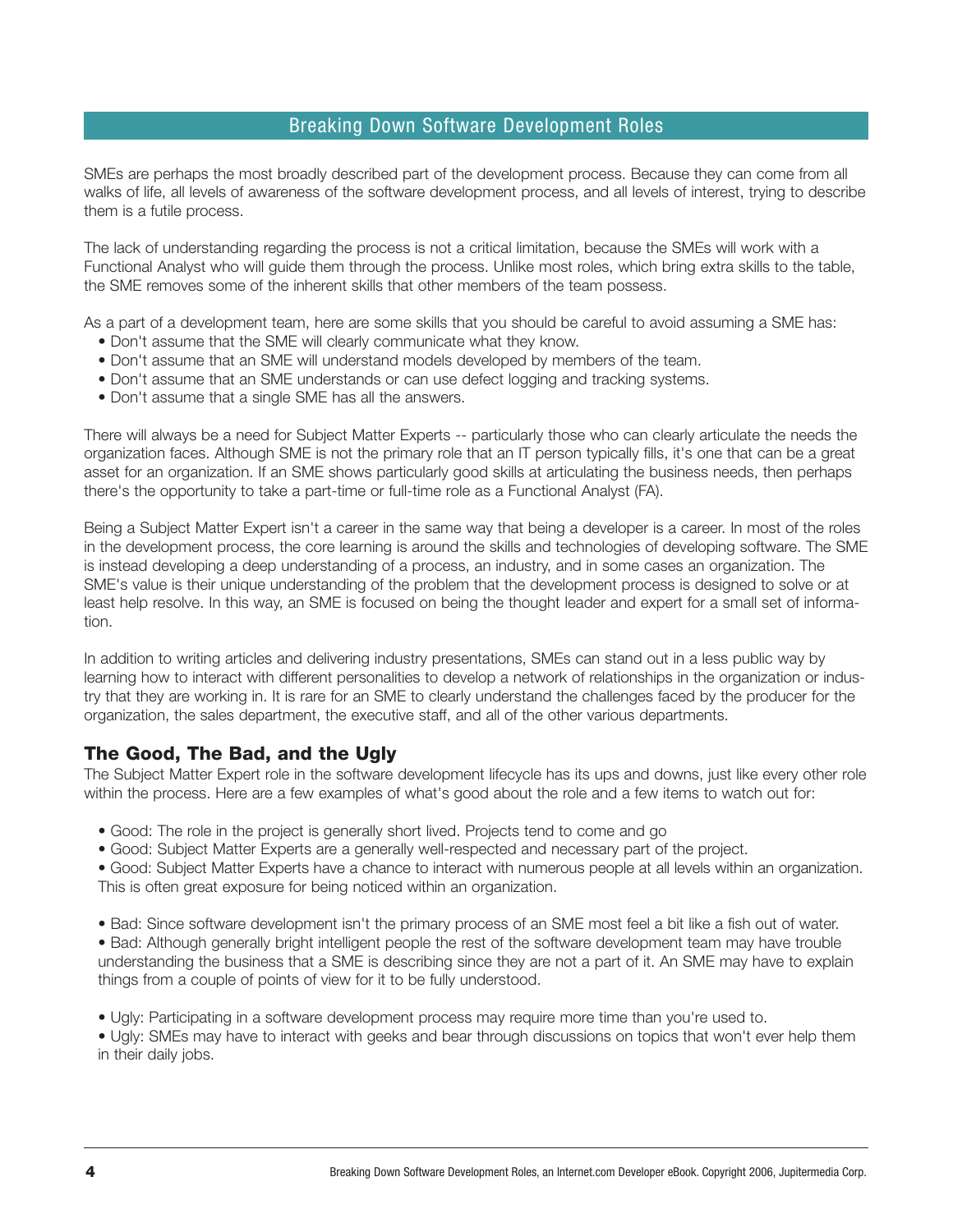# **Functional Analyst**

| <b>Role</b> | To capture, consolidate, and communicate information from Subject Matter Experts to the rest of                     |  |
|-------------|---------------------------------------------------------------------------------------------------------------------|--|
|             | the development team.                                                                                               |  |
|             | <b>Starting Point</b> Developing precise communication that will allow discovery of inner meaning and inconsistency |  |
|             | that is essential.                                                                                                  |  |
|             | <b>In the Toolbox</b> Communication and relationship skills, word processing apps, spreadsheets                     |  |
|             | <b>Stand Out By</b> Becoming adept at dealing with differing opinions and conflict.                                 |  |

The typical software development project takes several Subject Matter Experts to provide the necessary information to create a solution. Because of this, the Functional Analyst is a critical link between the SMEs that provide the business requirements and the rest of the team, which is trying to construct the solution.

Depending on the organization, the Functional Analyst may be called by other names as well. Another very common label for the FA is Business Analyst, or sometimes simply Analyst. No matter what the name, the need to help capture, consolidate, and communicate the information from the SMEs to the rest of the team is the critical, bridge-thegap role that this person plays.

The FA will spend a great deal of time asking questions like "What do you mean by that?" or "How does this fit in with what we were talking about earlier?" Questions like these expose potential, often subtle, differences in meaning between the SME and the rest of the development team. More importantly, these questions expose assumptions regarding business logic and processes that may not be clearly stated -- or even stated at all -- by the SMEs.

FAs are also responsible for identifying and resolving conflicting requirements. If SME No. 1 says the sky is blue and SME No. 2 says the sky is red, it will be the FA's responsibility to resolve that discontinuity.

Throughout the software development process, a document or set of documents are being developed. These documents, the requirements documents, will represent the contract between the business that wants a solution and the software development team that wants to create the solution. A requirements document is, at the basic level, a listing of all of the features or aspects that the final solution should have to fully solve the problem that the SME is describing.

These documents need to be understood both by the SME and the development team. The SMEs will need the document to validate that the requirements for the project are correct in every detail. The development team needs the document so they know what is to be built. To accomplish both objectives the documents must be brief but thorough. They must also be expressed in both business and technical language. Done correctly, they are the perfect balance between competing forces.

Working in positions requiring either leadership or detailed documentation best develops the communications skills necessary for the job. Leadership positions in professional or community organizations are an obvious target for training for the FA role, however, those roles require so many more things that they can often be distracting from the core skill that the FA needs to develop. A better role is the often-neglected role of secretary. While the obvious thought here is that the secretary is simply someone who is taking notes, the role can actually be an opportunity to safely develop the core skills for the FA role. Another benefit is that this role is rarely as contested as the role of leader of an organization.

Building a requirements document is usually a key responsibility of the FA. Creating a good requirements document requires an insight into knowing when detail is necessary and when additional detail would only serve to clutter up the understanding. Just as there is no one recipe for creating cookies, there is no single formula for creating an aweinspiring requirements document. In many ways creating a good requirements document is as much of an art form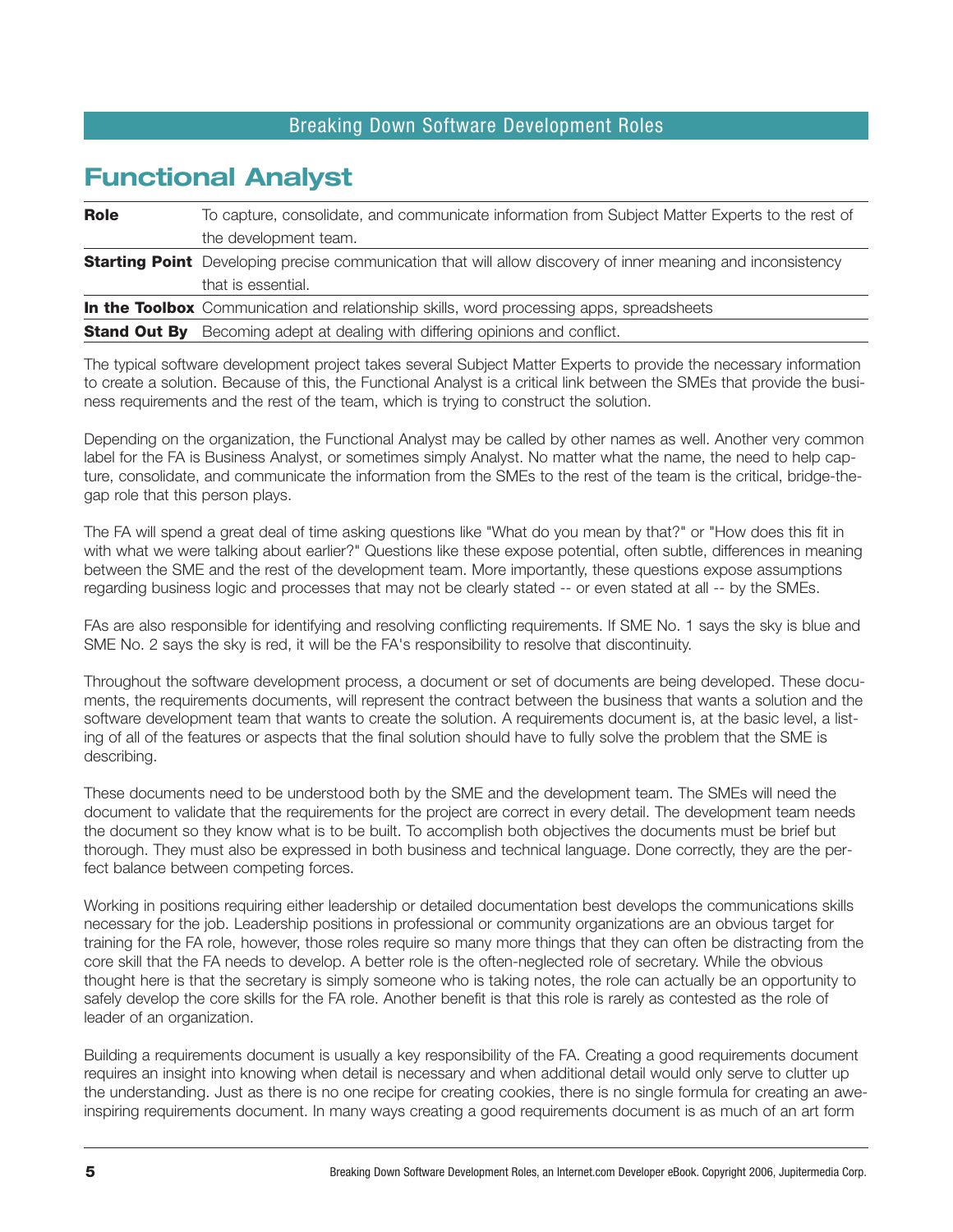as it is about the science of capturing specific, numbered requirements.

The FA's technical toolbox is not extremely specialized (they largely have to use the same tools as other members of the software development team), however, they sometimes have to be more skilled with basic word processing, spreadsheet, and general office tools in order to support their deliverables.

It would also be good to have experience with a drawing program, such as Microsoft Visio, which allows for the definition of use cases, process flows, and other diagrams that would be nearly impossible to express in words alone. The ability to use the program to accurately depict a wide variety of complex ideas is essential to crossing the chasm between the SME's knowledge of the problem and the ability for the software development team to solve the problem. The generally accepted practice for diagramming is becoming UML (Unified Markup Language). UML allows you to describe relationships, states, and other common requirements that are best expressed graphically in a standardized way.

There was once a time when people predicted that everyone would be able to write their own software. They would sit down at a computer and just tell it what they wanted. The computer would write the program from this dialog, and thus developers in their current incarnation would no longer be a necessity. This vision is all but gone from the heads of most practitioners. As more became known about what people wanted to do with computer, it became clear that there would always be increasingly more complex problems to solve.

A part of that realization is the realization that our ability to accurately describe the problem determines the ability for the problem to be solved. Most people are incapable of clearly and precisely articulating -- to the level necessary - the problems that they're trying to solve. This is a problem that is getting larger and not smaller.

This is the very problem that the Functional Analyst role has been created to solve. The FA's goal is to refine the understanding and communication from the Subject Matter Experts and convert that into the clear, precise vision necessary to create a solution. Because of the growing need to automate in order to be competitive and because of the increasing difficulty for clearly articulating true business needs, the Functional Analyst's role is more important now than it ever has been.

### **The Good, the Bad, and the Ugly**

As with any role there will be good with the bad and then there will be the really ugly. The Functional Analyst has the opportunity to set the software development process on the right path by carefully controlling how the process gets off the ground. These are the key points for the role:

• Good: Key role in the definition of the solution. Being at the start of the process, the FA has the greatest opportunity of any member of the software development team to get the project started in a way that will create the best solution.

• Good: An FA has the greatest opportunity to interact with everyone on a project. This includes people on the development team, as well as people outside the development team. Often this can include higher-level people within an organization. Such exposure can be great for building a positive reputation and a strong career.

• Bad: Not all SMEs are created equal. The quality of SMEs that an FA must work with will vary greatly. Some SMEs will make the FA role easy and others will make the FA want to commit acts of violence.

• Ugly: For most FAs conflict will be a normal consequence of daily work. This can get downright ugly at times.

• Ugly: All fingers often point to the FA. If the FA does their job, then everything should work out. If something is found to be missing from the solution, then the FA is often the role that is blamed first.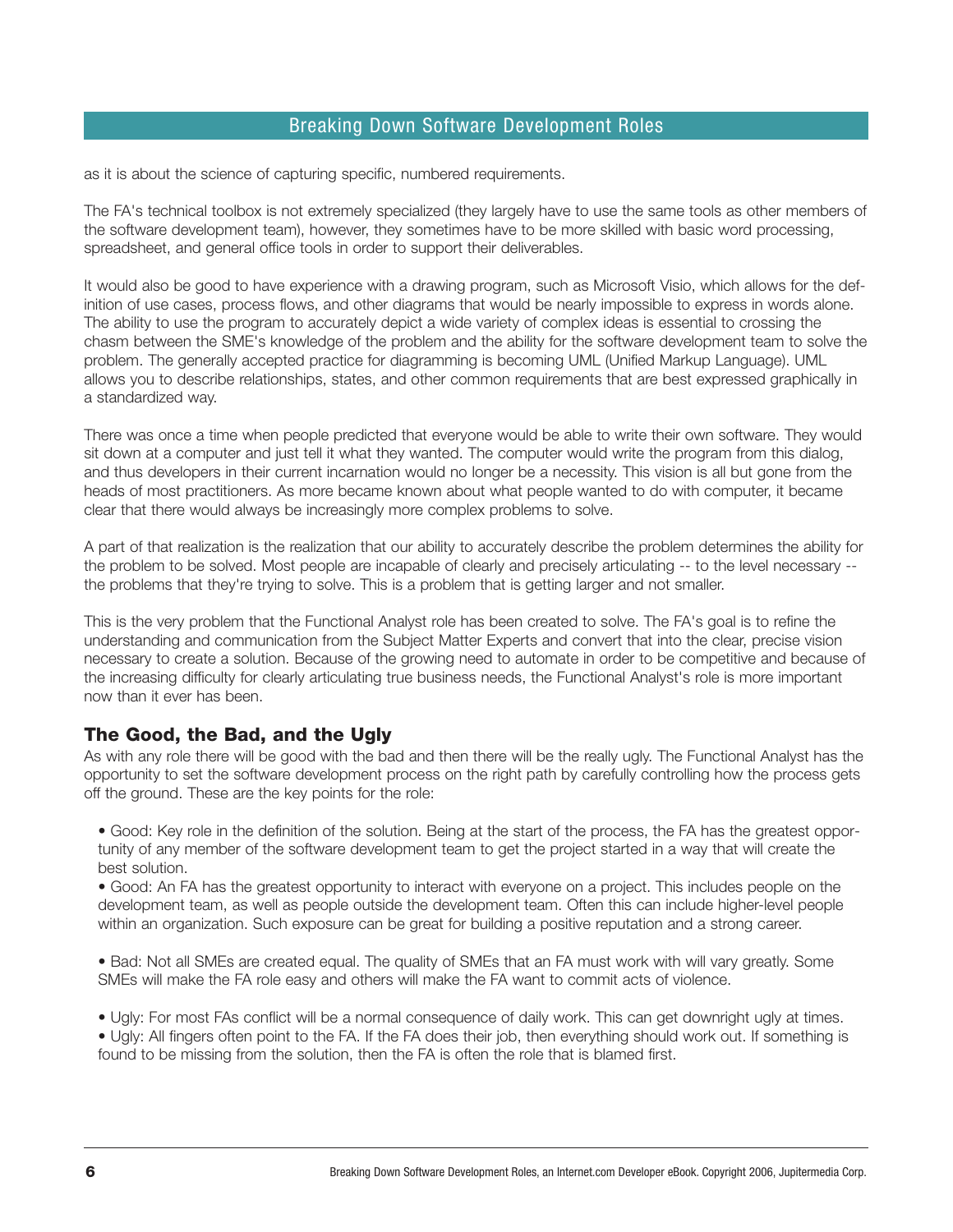# **Solution Architect**

| Role                | Converting the requirements into an architecture and design that will become the blueprint for                      |
|---------------------|---------------------------------------------------------------------------------------------------------------------|
|                     | the solution being created.                                                                                         |
|                     | <b>Starting Point</b> Be the only person on small project; years of success as a Development Lead; invest time      |
|                     | in learning patterns                                                                                                |
|                     | <b>In the Toolbox</b> A visual documentation language (like UML); database design; development tools and processes; |
|                     | ability to create consensus and understanding around the architecture.                                              |
| <b>Stand Out By</b> | Researching technologies and approaches critical to the architecture; review patterns                               |

For many developers perhaps the most sought after role is the role of the Solution Architect (SA). The essence of the SA role is the conversion of the requirements into an architecture and design that will become the blueprint for the solution being created. This conversion is based largely upon the previous design patterns that the SA has been involved with in the past, through reading and staying abreast of the latest techniques, or through personal experience.

It is this conversion part of the role -- the role of the SA -- that most often is underestimated in its complexity. Creating effective architectures to create a solution requires the careful balance of dozens of development concepts ranging from "Keep it Simple Stupid" to "Fail to Safe."

In the process of converting requirements to an architecture, there are often parts of the SA's role that seem out of place. For instance, there is often a fair amount of research that happens during this phase. The research may be targeted at testing a technology that will become critical to the architecture. For instance, the SA may test to see if USB or serial port access is available from Java if there's a need to read a device without downloading software. This process can either be done alone, or depending upon the size and velocity of the project, can be delegated to a development lead.

Another component to the role of Solution Architect is the motivation and guidance of the Development Leads. Development leaders need to buy into and accept the architecture to know how the pieces will fit together at a high level. They must also see the art portion of the architecture to get an appreciation of the subtle nuances of their portion of the architecture. It's the art portion of the architecture that makes it elegant. That elegance helps to maintain cohesion between various parts of the design and encourages simplicity. It is necessary for the lower-level design and approach to match the higher-level architecture for the solution to be cohesive. Once the development leader has internalized his or her portion of the architecture, the SA must continuously motivate and reinforce the good work that is being done. They must continue to motivate the Developer Lead(s) to push through tough issues and create the solution.

One of the ways to demonstrate an interest in the SA role, no matter what role you may currently be filling, is to invest time in learning patterns. Because patterns form the basic building blocks of nearly every architecture, learning patterns makes it far easier to identify where they can be helpful. Also, reading books and articles on different architecture perspectives and new development techniques can broaden your point of view and allow you to see opportunities to create your own small sections of the solution.

The distinction between a Development Lead and the SA are often subtle. Where the Development Lead focuses on detailed knowledge of a particular area, the SA is very broad. This allows the SA to view the problem from a different perspective. Instead of getting mired down into the details of implementing one specific thing the SA focuses on integrating various parts of the solution into one cohesive network that solves the larger problem.

The other subtle change is in accountability. While the Development Lead is responsible for their part of the solution, the SA is the proverbial one neck to choke if it doesn't all come together right. The SA has the ultimate responsibility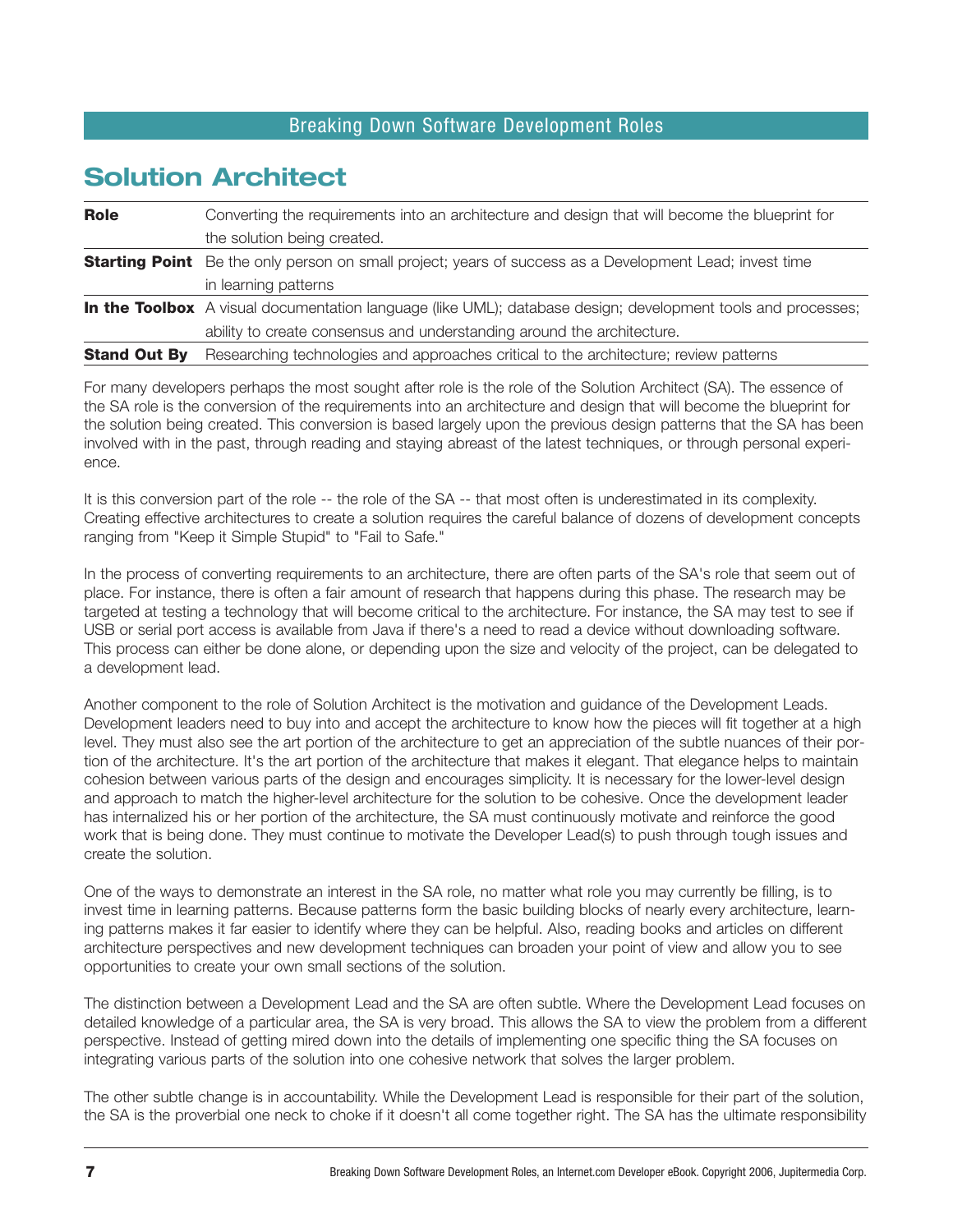for making the technologies work together. As a result, the SA role comes with a requisite level of responsibility for the success of the project.

Perhaps the most critical skills for the SA are the ability to create consensus and understanding around the architecture. While a Development Lead may need to involve a few people in their detailed design, the architecture of the application touches every member of the team and there's a need to get them to understand it and agree with it. Once the SA has created the architecture it's time to communicate and sell it.

### **The Good, the Bad, and the Ugly**

• Good: The SA is a key role and one which can provide immense value if done correctly. This generally means a healthy salary.

• Good: An SA is likely to get to interact with many of the key members of the development team, as well as key members of the user community. This makes it a very visible position.

- Bad: Being a SA means keeping up to date on a wide variety of new techniques, patterns, and tools. The effort to keep up can be very draining at times.
- Bad: The role requires balancing so many factors that it's difficult to get right. In other words, it's easy to fail.

• Ugly: Although a good FA can provide great requirements, a moderately skilled one may not. The difficulty is that most people, including seasoned SAs, have trouble spotting bad requirements documents before it's too late. The SA must always have to consider that the requirements may require the SA to do a lot more research and legwork into what the client really needs.

• Ugly: If a project fails, the SA is at the top of the list for people to blame.

# **Development Lead**

| Role                | Mid-point between developer and solutions architect. Responsible for fleshing out details in the                |
|---------------------|-----------------------------------------------------------------------------------------------------------------|
|                     | architecture and creating program specifications from which the developers work.                                |
|                     | <b>Starting Point</b> Master the key skills of a developer                                                      |
|                     | In the Toolbox Word processing, document creation, visual techniques (e.g., flow charts, diagrams), source code |
|                     | control systems, configuration management, troubleshooting                                                      |
| <b>Stand Out By</b> | A willingness to help out and support the SA when they get overwhelmed, and a willingness to                    |
|                     | take on challenging projects                                                                                    |

The Development Lead (DL) is the one role that glues together the overall architecture created by the Solutions Architect (SA) and the developers. DLs are still rooted in the reality of the code and the capabilities of the developers they have working on the project. They were once developers themselves, and instead of spending all day every day coding their own tasks, they now lead and mentor developers as the developers have problems that they don't understand.

Whether the Development Lead has formal responsibility for the developers on an organizational chart or not, they will be the ones who will direct the day-to-day activities of the developer. In many organizations the Development Lead isn't burdened with the formal administrative management of employees, they are instead free to focus their time on helping developers be successful.

The DL role starts with the mastery of key skills of a developer and adds to that the ability to convert concepts into deliverable solutions. The developer must look beyond the tasks that they're doing and see the ability to create more reusability in the work he or she is doing. Developers who are trying to move forward into more efficient and thoughtful ways of doing things will be given more responsibility and will move forward into the development lead role. The transition from developer to Development Lead may happen in as few as three years, but more frequently takes six or more years. This is due in part to the broader range of experiences that the DL requires.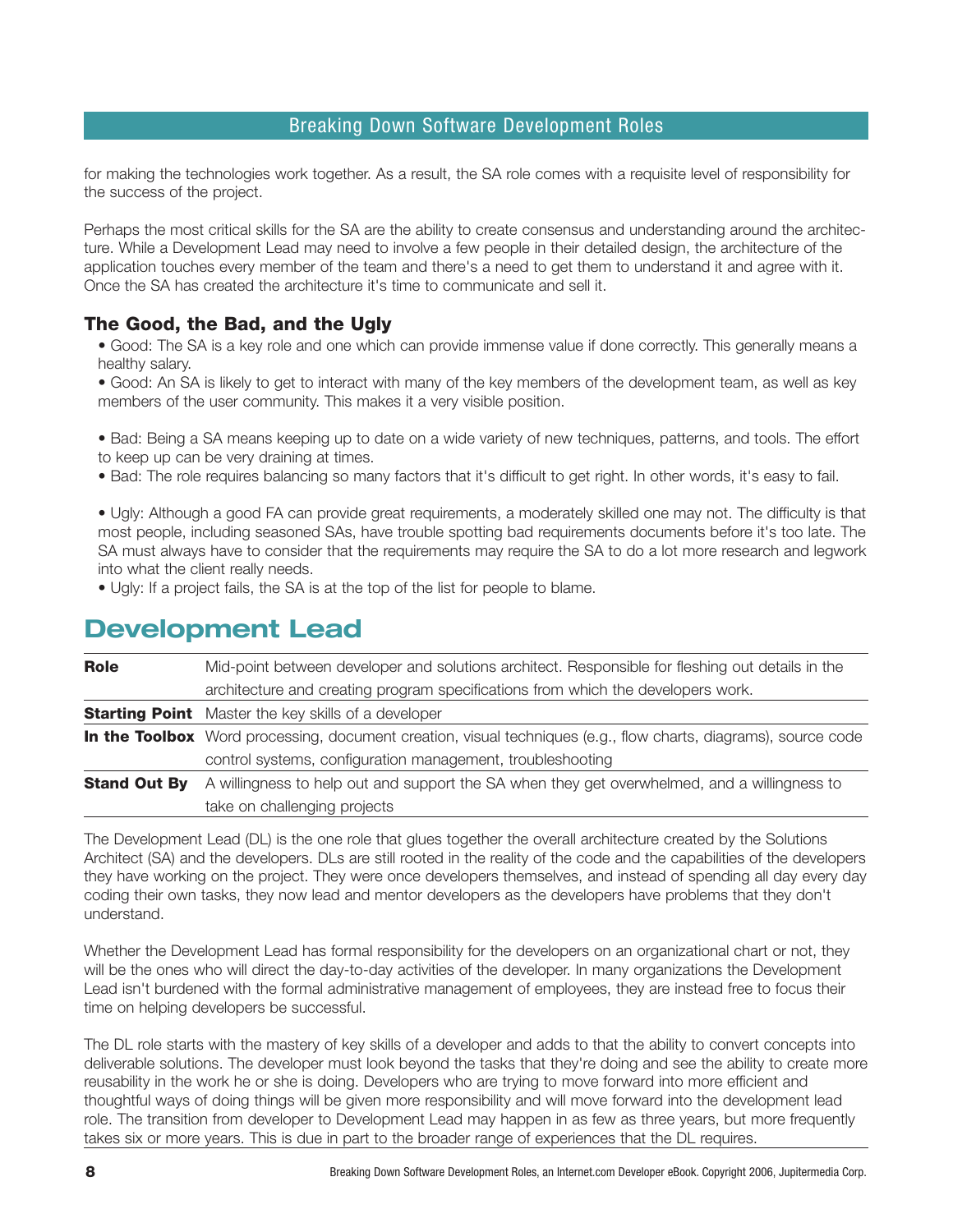The toolbox of the Development Lead is much like the junk drawer of the average household. It contains a wide variety of implements that can be used in a variety of ways. Most of those implements, however, spend months languishing in darkness only to be revealed when the need arises.

The DL is often the primary person involved in source code walkthroughs. These code walkthroughs are designed to help the DL understand the code that is in the system so they can ensure its quality, but also serve as an opportunity for the DL to help coach, train, and mentor budding developers in ways of thinking about the code more deeply and more thoroughly. Although relegated to a trivial part of the process in many organizations the code walkthrough or code review is an important part in both the quality of the system being built and the long-term development of the developers who are working on the project.

One of the characteristics of a development lead is the ability to create their own tools when no tools exist to solve their problem. Their toolbox may be much like a junk drawer in that you never know exactly what will be in it. You can, however, almost always guarantee at least a few of the tools will be their own unique creations.

### **The Good, the Bad, and the Ugly**

With any position there are good things, some bad, and a few ugly. The development lead position is no different.

• Good: The Solutions Architect role is just a hop, skip, and a jump up the proverbial corporate ladder. The Solution Architect role only requires a bit more experience and a few more skills. It's easily within reach of a development lead.

• Good: If a developer likes to code, then the Developer Lead role allows them to be promoted and spend some of their time coding if they want.

• Bad: The position has the potential to get struck between the grand vision of the solution owner and the reality that is available from the developers on the project. Occasionally, that gap is too far for anyone to bridge.

• Bad: Keeping up with new technology, while enjoyable, can be time consuming.

• Ugly: When there is more "hands-on" coding to be done than there are regular developers, then the Developer Lead is usually the first person pulled onto coding.

• Ugly: The DL can be presented with a great vision, but lacks the technology (due to cost or politics) or products to implement it effectively.

## **Developer**

| <b>Role</b>         | Workhorse of the system, creating code                                                                               |
|---------------------|----------------------------------------------------------------------------------------------------------------------|
|                     | <b>Starting Point</b> Syntactical and algorithm skill, volunteer coding                                              |
|                     | <b>In the Toolbox</b> Familiarity with coding environment for language(s) they use, including compiler and debugger; |
|                     | automated testing tools                                                                                              |
| <b>Stand Out By</b> | Developing understanding, mastery of structures and algorithms, and specializations                                  |

From a technical perspective, the Developer is at the most basic level expected to be able to translate algorithms and technical specifications into code that can be executed on a computer system. The language syntax and structures of code must be understood. The language syntax for writing programs is typically the easiest skill for a Developer to learn. There are many books, training programs, and tools to teach you the syntax of the language.

In software development there isn't any one "right" way to do things since the same problem can be solved dozens of ways. However, there are ways that are "more right." Mastering structures and algorithms means that the problem is solved in the most straightforward manner no matter the language. Algorithms are step-by-step patterns that explain the process of performing an action. Structures relate to this by being the containers for the information that is being transformed by the action. When woven together they form the fabric of an application.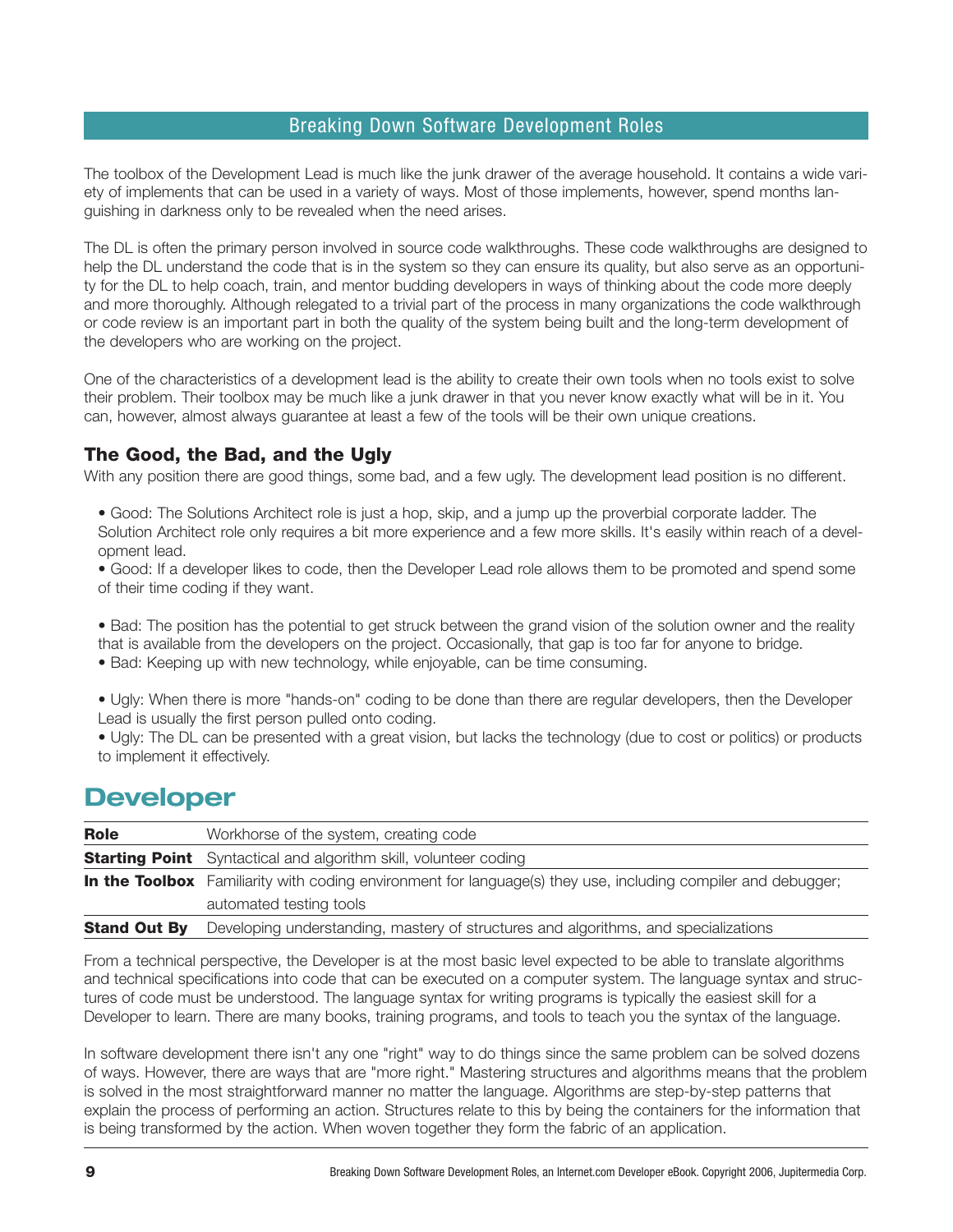A popular question among those interested in a software development career is "What about offshore development?" While it is a concern for programmers, the reality is that the demand for developers is approximately flat according to the ITAA 2004 survey of the IT workforce. Although the outlook for new developers joining the ranks may seem dim, it's important to realize that programmers represent the largest portion of the IT workspace and that positions and opportunities will develop just through attrition and upward movement.

Once we accept that there are going to be enough development positions for everyone it's important to investigate the trends that will be impacting the Developer role going forward and how that can mean.

### **The Good, the Bad, and the Ugly**

No role is perfect and the Developer role is no exception. Here are some of the things about the Developer role that you'll want to consider before deciding it's what you want to be doing with your career

• Good: Since the development area is one of the largest in IT, and because there are so many different specializations and roles within the software development process, there's nearly always the opportunity to move up within the hierarchy. The Developer is the foundation upon which most other positions are built. For instance, you're more likely to grow into a development leader role from development than from any other position.

• Good: Developers are indispensable to the organizations they work for. They are in point of fact the only people who truly understand how the systems do what they do and why they do what they do. As a result, programmers have a relatively stable position even in times of cutback. This is most true of developers who are doing maintenance on critical systems, but it can apply to all developers. This is not to say that developers are recession proof or that they can't be laid off, that happens in every field. However, when compared to other positions in the software development lifecycle, things are relatively stable.

• Good: If you like problem solving, the Developer role may be for you. Developers are in a constant cycle of building and debugging their code. Both sides of that cycle can heavily lean on a problem-solving skill. While coding, the Developer exercises problem solving by figuring out how to get a piece of information that's difficult to get. During the debugging part of this cycle the Developer is focusing on identifying the source of the bug or bugs and determining how to eliminate them.

Human Resources departments are often inundated whenever an IT position is posted. You need to be able to make your credentials or resume stand out of the crowd somehow - and resume tricks aren't going to do it.

Developers can differentiate themselves in a few key ways:

#### Get a certification

Certification programs exist from a variety of vendors. Microsoft offers MCSD and MCAD certifications for developers. Sun offers a SCJD Java Developer certification. These certifications will demonstrate that you know the languages you're professing to know. Other certifications, such as the IEEE's CSDP Certified Software Development Professional, also exist if you want to show a broader understanding of software development practices.

#### Get involved with a User Group

User groups, including special interest groups (SIG), are opportunities for professionals to get together and talk. Membership is a great way to show that you're interested in your own development and can be seen as a way of differentiating yourself. If there's not a user group for the development language or development type that you are interested in - start one.

#### Collaborate in a forum

Become a member of a group of people who speak on forums, public newsgroups, or in other venues. This creates a semi-permanent record of the knowledge you've developed and shows how you're sharing that with others.

Get recognized by a vendor or organization Microsoft and other vendors have programs that recognize those that make significant positive contributions to the technical community. In Microsoft's case, it is called the Most Valuable Professional (MVP) program. Due to the relatively small number of professionals in these programs, having a vendor recognize your contributions makes your resume stand out.

#### Attend regional and national conferences and trade shows

In addition to the knowledge that you'll gain, you will also demonstrate a desire to stay up-to-date with the latest technologies and techniques. This will help you be perceived as more in touch with what is going on. Learning new techniques and tools helps broaden your

*continued on next page*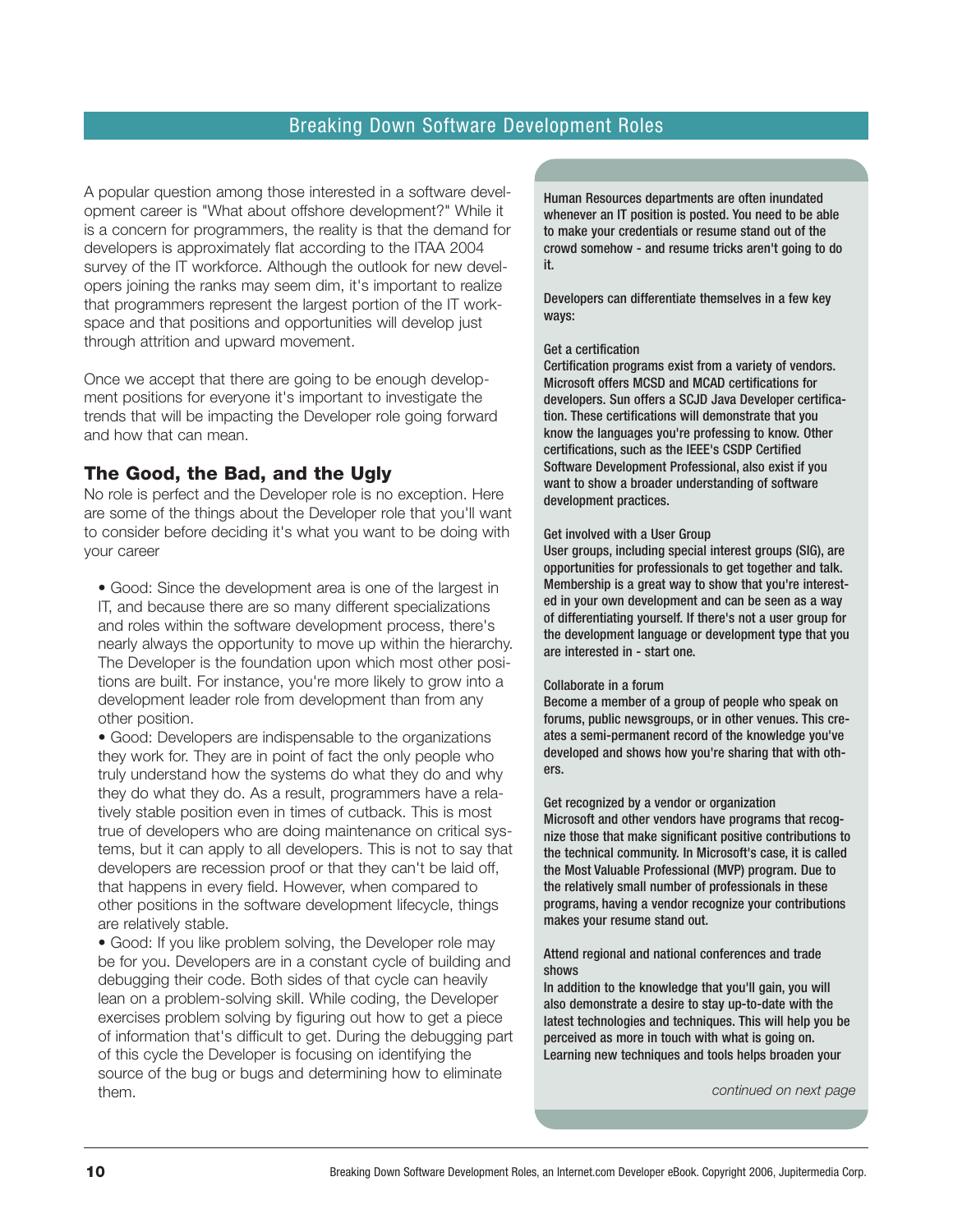• Bad: Developers are often relegated to cube land with little interpersonal contact. Because of the need for focused time during development distractions are likely to be minimized. For those with an extroverted personality this might represent a challenge.

• Ugly: One of the ugliest things about being a Developer is that you're at the end of a very long whip. When the software development process works well the Developer feels the crunch of a deadline. When the software development process doesn't work well, and it often doesn't, the Developer can be crushed by conflicting needs to get the product completed and a series of quality or incomplete feature issues. The truth is that many managers in most organizations do a really bad job of managing the software development process, which can create very painful positions for developers.

# **Quality Assurance**

| Role                | Responsible for guaranteeing a level of quality                 |
|---------------------|-----------------------------------------------------------------|
|                     | for the end client, and helping the software                    |
|                     | development team identify problems early in                     |
|                     | the process                                                     |
|                     | <b>Starting Point</b> A basic understanding of the process, and |
|                     | minimal -- if any -- prior experience                           |
|                     | <b>In the Toolbox</b> Patience; automated testing tools and the |
|                     | skills necessary to validate applications, data                 |
|                     | base values, and workflows when there is no                     |
|                     | easy way to validate the correct answer.                        |
| <b>Stand Out By</b> | Learning additional skills that will help you                   |
|                     | test; having the ability to read and understand                 |
|                     | code; problem solving                                           |

The QA role works with the FA and the SA to convert the requirements and design documents into a set of testing cases and scripts that can be used to verify that the system meets the client needs. This collection of test cases and scripts are collectively referred to as a test plan. The test plan document itself is often simple, providing an overview of each of the test cases. The testing cases and scripts are also used to validate that there are no unexplained errors in the system.

The test plan is approved by the SMEs and represents the criteria to reach a project closing. If the test cases and scripts in the test plan are the agreed upon acceptance criteria for a project then all that is necessary is for project closure is to demonstrate that all of the testing cases and scripts have been executed successfully with passing results.

horizons and demonstrates a continuing commitment to learning. Additionally, when you attend a conference, take the time to try to meet people.

#### Speak at a conference

The process of speaking at a local conference is relatively easy. You need only become an expert in one small area - an area that is interesting to others in your geography. Smaller, regional conferences may not have more than 30 people in a room. Many conferences do a "call for papers." You can respond to these calls by sending in an overview of what you would like to present.

#### Write an article

Being published distinguishes your resume from others because there are relatively few people who have ever had an article published professionally. Although getting your first article published isn't easy, it can be within reach if you're willing to make the investment. Even those who have poor spelling and grammar skills can become proficient at writing articles.

#### Write a book (or part of a book)

If the field is narrowed from a floodlight to a spotlight by writing an article, it's laser focused by writing a book or a part of a book. Even though the number of those who have written articles is small, those who have written a book is even smaller. Writing a book shows a more comprehensive knowledge of a subject, beyond just what a single article might show. Writing a book also shows commitment.

#### Network with others

Attending a user group or conference, answering questions in forums, and interacting in other ways is a start, but take the next step as well - meet the people there. Interacting and networking can lead to connections that will distinguish you.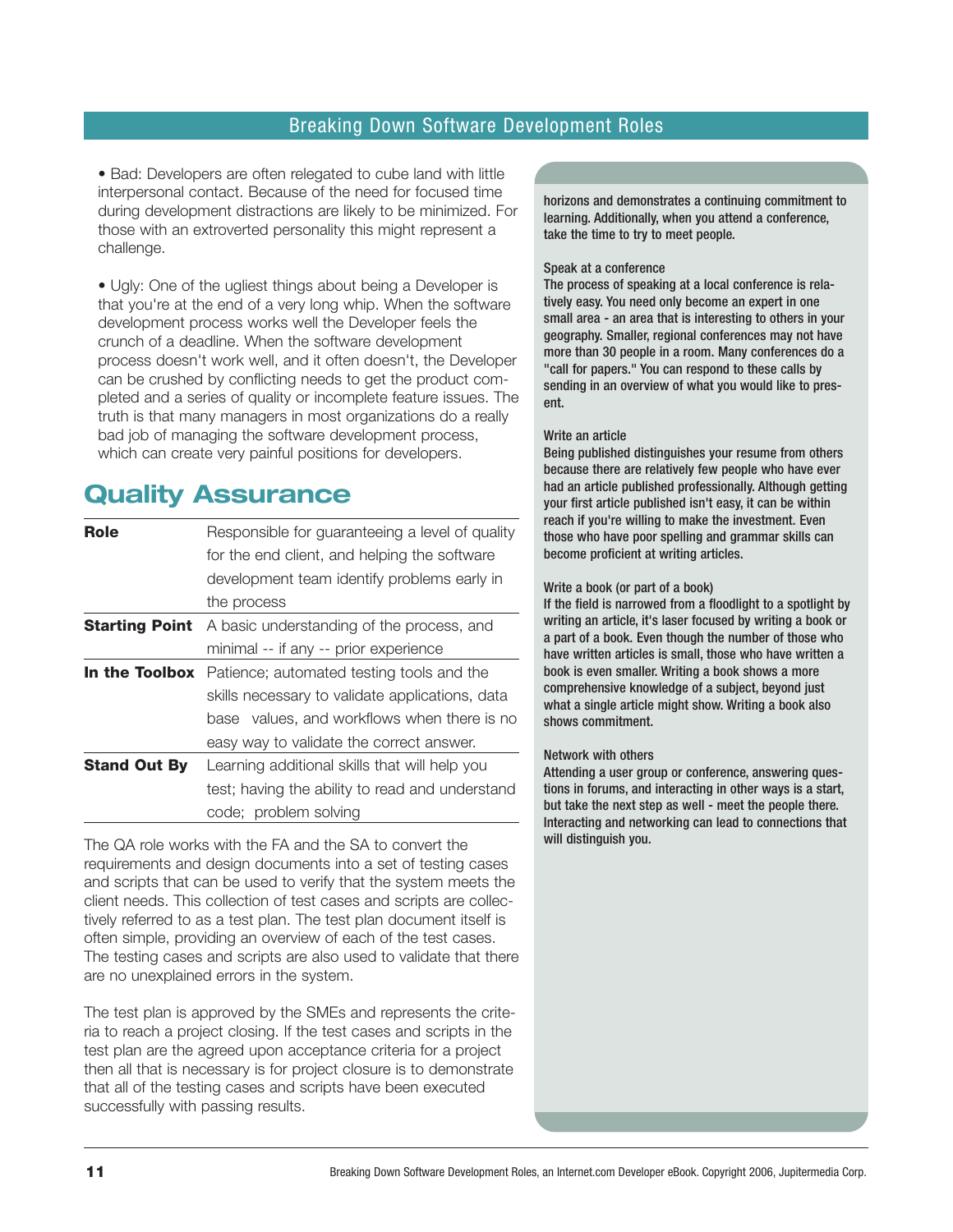A test case is a general-purpose statement that maps to one or more requirements and design points. It is the overall item being tested. It may be a specific usability feature, or a technical feature that was supposed to be implemented as a part of the project.

Test scripts fit into the test cases by validating that case. Test scripts are step-by-step instructions on what to do, what to look for, and what should happen. While the test cases can be created with nearly no input from the architecture or design, the test scripts are specific to how the problem was solved by the software development team and therefore require an understanding of not only the requirements, but also the architecture, design, and detailed design.

The quality assurance role is split into three parts:

- The role creates test cases and scripts.
- The role executes or supervises the execution of those test cases and scripts.

• The role facilitates or performs random testing of all components to ensure that there's not a random bug haunting the system.

In some organizations, the Quality Assurance role has two specializations. The first is the classic functional testing and quality assurance as described above. The second is a performance quality assurance role where the performance of the completed solution is measured and quantified. The performance QA role is an important part of the large system development quality assurance process.

The Quality Assurance role also has within it a wide range of potential titles and specific responsibilities, from the entry-level QA professional who executes and document tests to the QA lead who works with the FA and SA to create the testing plan, cases, and scripts. The role also extends through QA manager position that may take responsibility for the quality of a solution. At this level, the QA manager and solutions architect work as peers to ensure the final solution has the highest quality.

Split evenly with the developer role the standard QA role is an entry role into the software development process. The QA can be entered with a basic understanding of the process, and minimal -- if any -- prior experience.

The larger and more public the system, the more important performance testing becomes. Because of this, the skills of performance testing and interpreting the results of that testing become more valuable as the system's importance increases. It is common to have QA analysts in a functional testing role; this is the kind of role that most people think of. QA analysts are also found in a performance-testing role, which is focused around the performance-testing aspects of a software solution.

Quality in general has taken a beating over the last several years, as high-profile software failures have made it into the media and because there is a growing awareness that viruses are possible only because of a quality slip in the software that the virus attacks. Despite a growing awareness of software development failures there's little growth in the QA role. This may be due to a variety of factors including: misunderstanding of what the QA role, the lack of understanding of the value, or simple ignorance of the need for Quality Assurance.

There's a general misunderstanding by a great deal of business people and technical managers about what testing is. It is believed that testing is something that the developer does; to some extent this is true, most developers do perform testing. But, whether you believe in the psychological concept of objective introspection -- the process whereby you investigate your own thoughts, actions, and feelings -- or not, it's clear that having the same person who developed a program test it leads to many more errors to be found later on. This is because the developer makes the same mental mistakes in testing as they did during the development. The result is that the defect slips through until much later in the process when it's more expensive and harder to solve. As a result, even though the developer may run the initial unit tests, it is unwise to rely entirely on the developer for testing. The QA role is designed to validate the developer's tests but also to ensure that the work of several developers fit in together.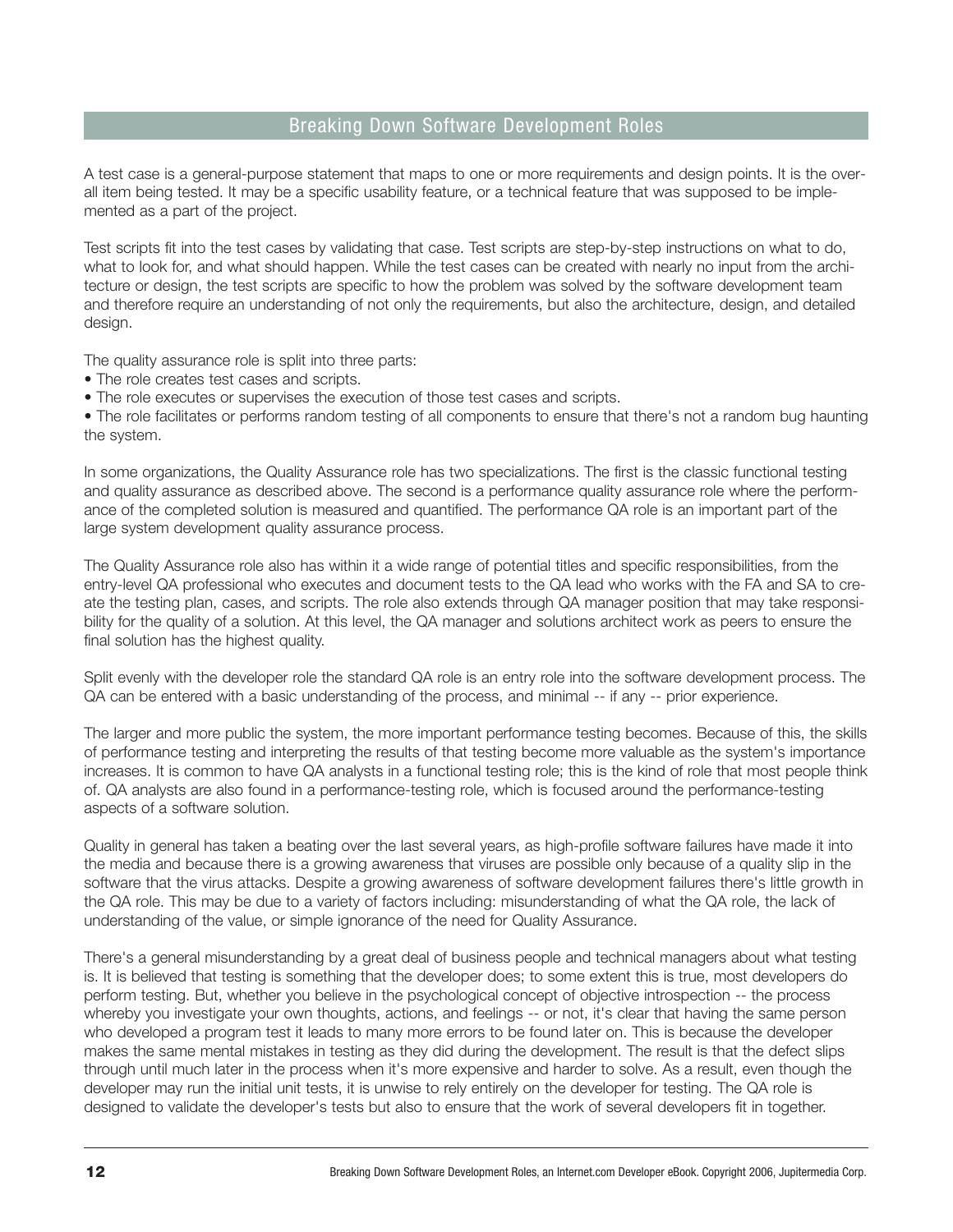In some software, the level of appropriate testing is so low as to make it seem completely unnecessary to have a QA role on the project. For instance, the development of a testing harness -- code designed specifically to test other code, is rarely done with any testing whatsoever. There is little need to test the harness itself, as it will be well tested as it's used as a tool to test other things. The thinking of many business and technical managers is that testing has value, but the value it has is low enough that less testing than might be appropriate is done. This misperceived position on quality sometimes prevents managers from allocating enough resources to the QA process.

In some cases when planning for the project the QA need is ignored completely. This is due to complete ignorance that this part of the process exists and that it's a vital part of the software development process necessary to ensure a quality result.

### **The Good, the Bad, and the Ugly**

Never was it truer that each role is met with good things, bad things, and truly ugly things as it is in the QA role. The role in the right environment is a shining example of how one person, or a few people, can make an impact. However, in the wrong situation it can leave someone bitter, frustrated, and burnt out. Here are just a few of the good, bad, and ugly things about the QA role.

• Good: The QA professional can take pride in their ability to instill quality in the result of the software development effort. More than any other individual, the QA professional can make sure that a quality product is being produced. • Good: Because all aspects of a system have to be assured for quality, the QA role often allows a person to be involved in many phases of a project, including the early ones.

• Bad: One of the challenges is that the QA role is designed to be the bearer of bad news. Because of this it's easy for others on the software development team to develop a negative attitude towards the QA professional. That means a lot of work on the QA professional part to keep everyone in a positive frame of mind.

• Ugly: There's only a certain amount of quality that is appropriate for any given program. Some programs, such as those dealing with life or death situations, require substantial testing. However, many of the systems that we work with today are not life-and-death situations and require only an appropriate level of quality assurance. The ugly part is that no two people will draw the line on how much quality assurance must be done in the same place. • Ugly: Testing generally occurs after other things are done. This means that testing is often close to the deadline. If others are late in completing their tasks, the QA person may have their time squeezed to near nothing.

### **Deployment**

| Role                | Create a program that constructs the operating environment that the solution needs, including                         |
|---------------------|-----------------------------------------------------------------------------------------------------------------------|
|                     | installing prerequisites, making configuration changes, identifying conflicting software, and                         |
|                     | manipulating any components of the environment the solution may need.                                                 |
|                     | <b>Starting Point</b> Experience on the help desk, servers, and networking side of an IT department, or previous work |
|                     | as a developer with a focus on identifying issues that become challenges during deployment.                           |
|                     | In the Toolbox Batch files, scripting languages, packaging tools, package management tools, virtualization            |
|                     | software, and disk image software.                                                                                    |
| <b>Stand Out By</b> | Playing multiple roles, as a developer or QA, for example.                                                            |
|                     |                                                                                                                       |

A software solution of any complexity will have dependencies that must be present before the solution can be used. Many of these dependencies go unstated. For instance, a Java program needs a certain level of the Java runtime environment installed to be able to run. .NET-based applications require a specific version of the .NET framework and common language runtime to run. In the case of database applications, specific versions of the software drivers to connect to the software to the database are required.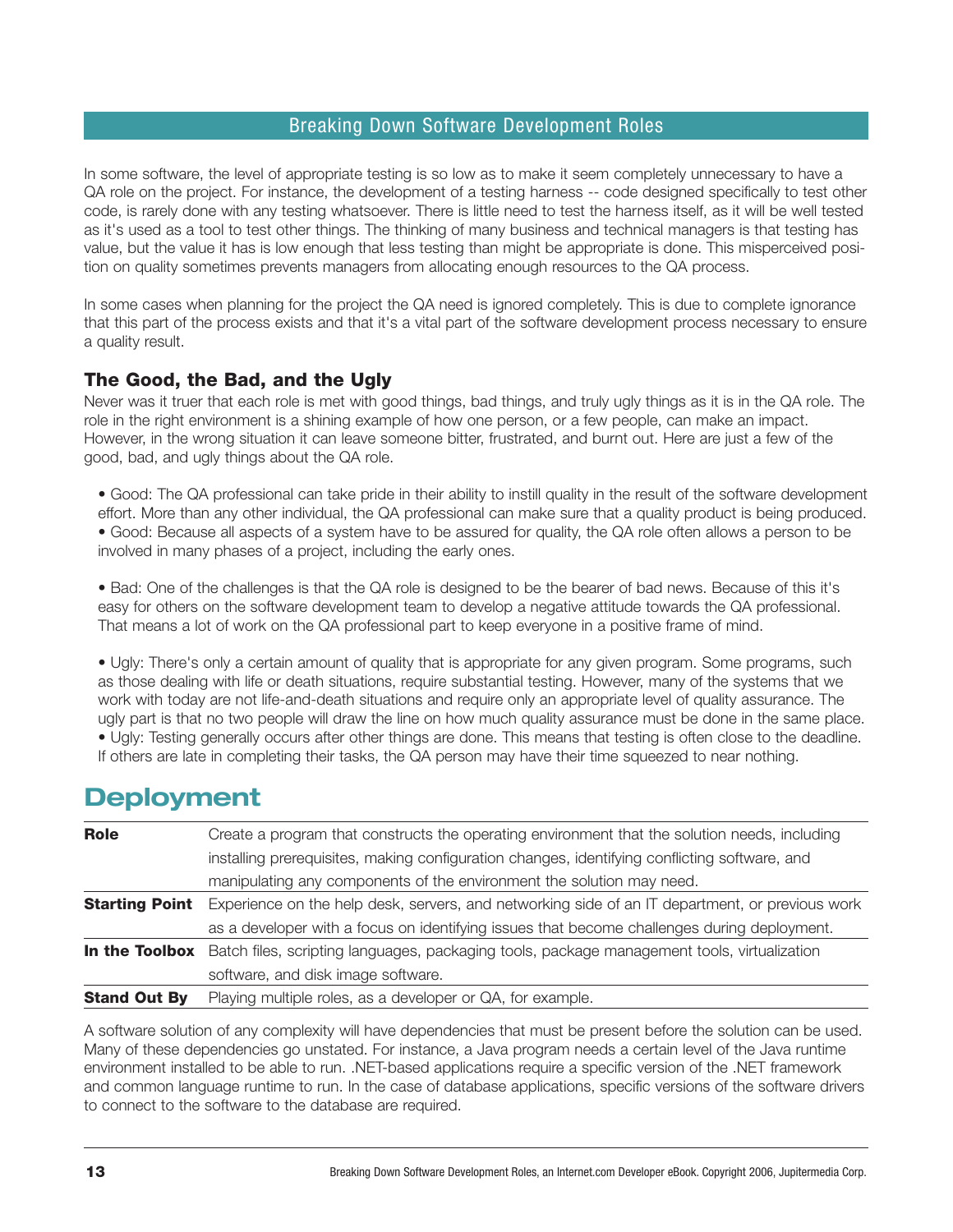In addition to these software dependencies, there may also be hardware dependencies. This could include a minimum amount of memory, a required amount of hard disk space, access to multiple machines (such as a database server or an application server), access to the Internet, and more.

The more complex the solution, the more prolific the requirements will be; solving that problem is the role of the Deployment professional. It is the focus of the Deployment role to create a program that constructs the operating environment that the solution needs. This includes installing prerequisites, making necessary configuration changes, identifying conflicting software, and manipulating any other components of the environment that the solution may need.

The first step in the Deployment role is to identify and test by hand all of the steps necessary to make the software work in an environment. These instructions are often written as complete documentation so that even without the installation program they can install the software. These installation instructions sometimes serve as the early procedure for installing the software through alpha pre-release program and even throughout the life of the software if it is installed to a small group of clients.

From the installation instructions, an installation program is constructed to automate the steps identified during the creation of the installation instructions. The program must do more than just install the system, it must also, in today's world, be able to uninstall the software once it has been installed. This must also be done in a way that is respectful of the other software that is already installed in the customer's environment. Figuring out how to be a good software citizen with an installer is one of the most challenging things that any software development team can do.

The Deployment role is challenging for a variety of reasons, but none more important than the need to understand both the software development process as well as an understanding of the operating system and the network infrastructure that may be used to deploy the software. The requirement for understanding the software development process may seem obvious. They're a part of the process so they should understand it; however, the required understanding goes deeper than this. They must also be able to identify inherent dependencies created by the development process that may not readily be obvious.

A command of the operating system (or systems if the software is to be used on multiple platforms) is also necessary since it will be the Deployment professional's role to manipulate the operating system from their installation program. The subtleties of whether to register a .NET assembly in the global application cache or not is an important thing for a Deployment specialist to know. Considering all of the code access permissions and learning how to setup those permissions so that the user will be able to run the application is also important.

The final component that the Deployment professional must understand is how automated deployment tools, such as Group Policies in Active Directory and products like Microsoft's Systems Management Server, deliver software to the clients and how the installations must be constructed when being deployed via these mechanisms. This is a critical consideration when the software will be deployed across the enterprise since it's not feasible to go install the software manually on each machine.

The final consideration for what the deployment professional will do is creating patches. Software teams necessarily create updates to their solutions. These updates need to be deployed to systems just as the original program was. Most consumers expect that the patches that they receive today will integrate into the existing installation rather than being another program that must be added or removed. Deployment professionals are entrusted with developing strategies that deliver patches efficiently.

### **The Good, the Bad, and the Ugly**

The Deployment professional can often experience the good, the bad, and the ugly of their role in one day. They can see the software get deployed across the organization -- only to find out that here was one application it wasn't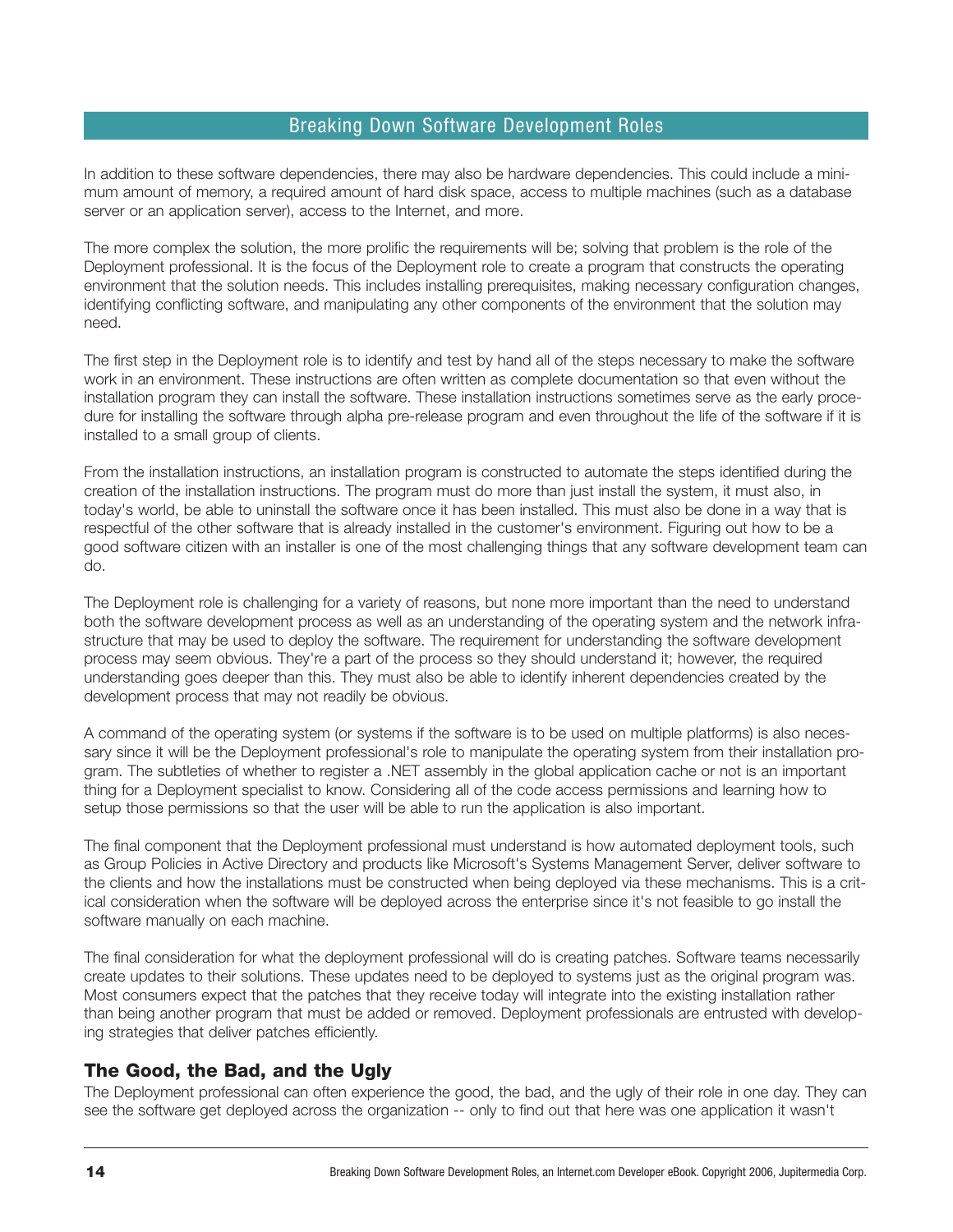tested with, and that one application is one of the mission-critical applications for the organization that the installation just broke. Here are just a few of the good, bad, and ugly things about the deployment role:

• Good: The role is one of high visibility and high impact to the user community. When done right it's easy to save hundreds of hours for the users.

• Good: Often get to use a number of different systems with a number of different configurations.

• Bad: Being near the tail end of the process the installation often gets rushed. The testing time to ensure that the installation doesn't break other applications is often hard to come by.

• Ugly: Building good installations is still very technically challenging today. Over time, good Deployment professionals learn how to avoid big mistakes, however, even veterans are known to make mistakes that have a huge impact.

• Ugly: No matter how many systems you test your installation against, it always seems that a user will have a system that is slightly different. When something goes wrong with the installation, you get blamed.

## **Trainer**

| <b>Role</b>         | Creates the materials necessary to train users how to use software.                                                |
|---------------------|--------------------------------------------------------------------------------------------------------------------|
|                     | <b>Starting Point</b> An instructional design background and understanding of the methods adults use to learn.     |
|                     | <b>In the Toolbox</b> The ability to communicate complex topics with precision and understanding; ability to speak |
|                     | publicly. Word processing, layout/design, presentation/PowerPoint, and virtualization software.                    |
| <b>Stand Out By</b> | Mastering different media for training, including online, in-person, teleconference, etc.                          |

There are more training materials than ever in the history of computers, and yet there is still a need for more and improved training. Because of the increasing complexity of software the need for good training is becoming substantially more important. Because of this, the need for future training professionals is well assured. Add to this the proliferation of different mediums for training, including various electronic learning formats and it's easy to see that there's plenty of work to be done.

Training is also a part of the process that will always be personal and therefore often face-to-face. Learning is a sensitive process. We like to learn from instructors that we can trust. In many people, trusting in an instructor requires seeing them. In a globally oriented economy the trend is to source talent from the most inexpensive location. However, because training is so focused on conveying information it's often difficult to relocate. In other words, it's unlikely that the positions will be transferred to areas where cheaper labor is available.

The Training professional is ideally someone who has an instructional design background and therefore understands how to create materials that are effective in helping adults learn. They are also, ideally, someone who can approach the problems that the software solves in a way that makes sense to the users.

Training materials range from slide decks to handouts for training sessions to self-study guides. No matter what the type of material, the focus is on creating a situation where the user will find it easy to use the software -- even if the user interface isn't perfect. The trainer needs to find a way to communicate what the product does and how it does it. Whether the medium is a standard printed manual or an interactive video, the goal is still the same -- efficiently convey how the user can best use the solution. The trainer's role is often the role of the super user. Because they must instruct on the software's use, they need to have a detailed understanding of the software across nearly every feature.

In addition to the creation of training materials, the Training role also often delivers the training itself. The training can be instructor-led training like the traditional classroom, a Webcast, or one-on-one sessions with key users. Performing the actual training sessions often provides invaluable feedback to the development of training materials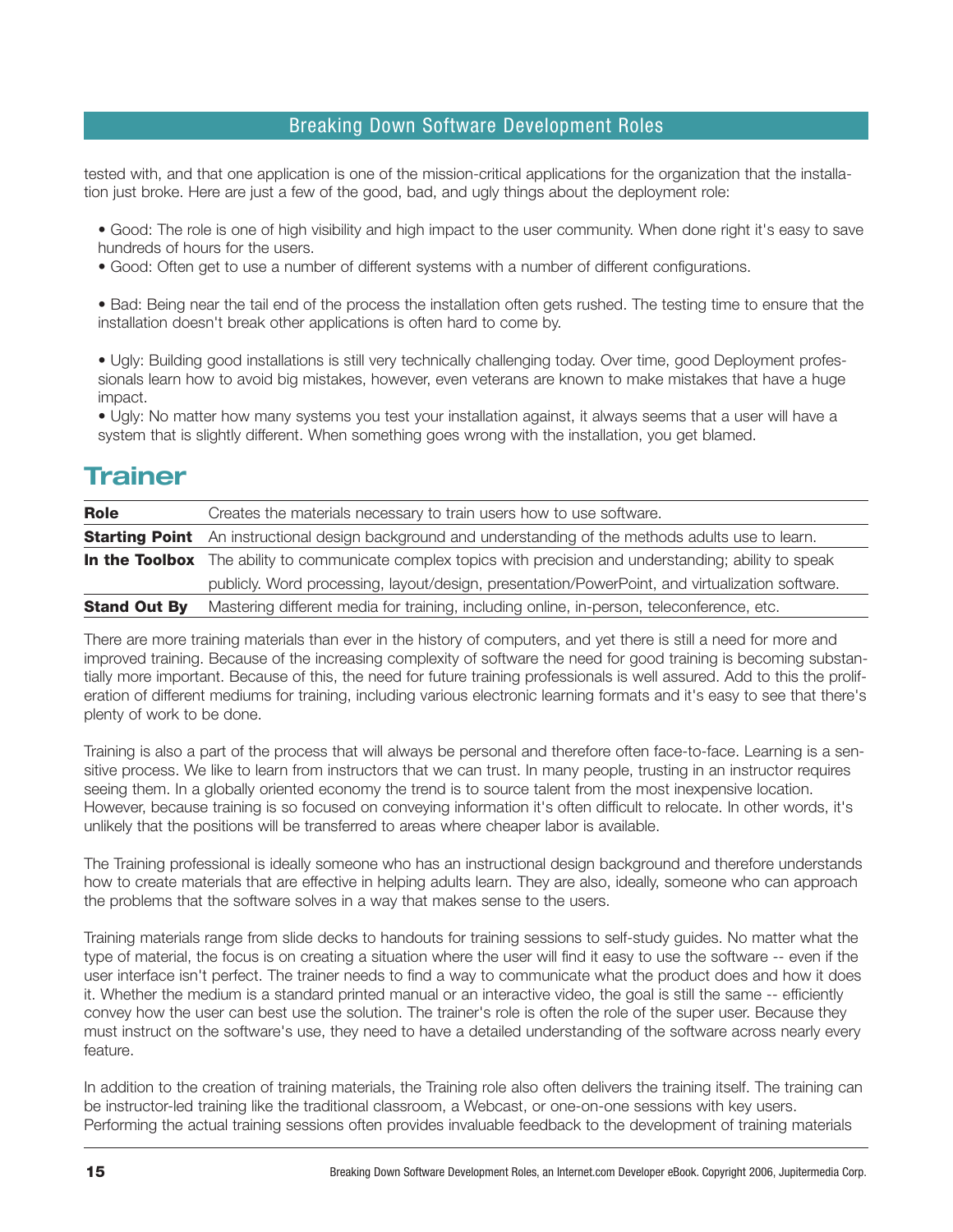themselves. It helps to expose the kinds of questions that are in the minds of the users -- the kinds of questions the trainer must be prepared to answer.

In some cases a special form of a trainer, called an evangelist, may evolve in the software development process. An evangelist is a passionate, charismatic individual who evangelizes the product in the market. Evangelists are almost universally someone capable of filling the Training role, but whose passion and charisma make them stand out as advocates for the product. While they can and often do perform roles similar to the rest of the professionals filling the training role, they often side step or short circuit detailed training and answers in favor of engaging the user in the vision of the solution.

Although an understanding of instructional design is greatly appreciated in the training industry, it is usually not a prerequisite. If the role is primarily focused on delivering content that has already been created, then the ability to speak comfortably in front of a group is often the only requirement. These roles are often entry roles in an organization. More advanced candidates will have the ability to anticipate what the group of students will need and have the ability to "think on their feet." The training role is filled with twists and turns as students ask sometimes blindly simple questions and other times ask the most arcane trivia. Learning how to control the students is yet another skill that develops for most professionals over time.

### **The Good, the Bad, and the Ugly**

The training role, like all of the roles, has its ups and its downs; here are a few of the highlights.

- Good: More than anyone else in the software development process, the Training professional gets to see the real results of the work. The Training professional gets to see the smile (or frown) on the faces of the end users when they are introduced to the solution.
- Good: Get to meet and interact with lots of people.
- Bad: Training is at the end of the lifecycle. It's the last thing that has to happen to get the system fully functional. Because of its location, training is often compressed into less time than it should have both from a content creation perspective and from the training delivery standpoint.

• Bad: Often the trainer has the thankless job of working with users who are frustrated because their process is changing. It may take a great deal of energy to keep the users happy with the solution that is being delivered to them.

- Ugly: Training means working with all kinds of users, including both highly respectable users and crackpots who will have to be endured.
- Ugly: Some trainers are required to do a lot of traveling.

## **Project Manager**

| Role                | Help ensure that the software development process works as it is intended                                     |  |
|---------------------|---------------------------------------------------------------------------------------------------------------|--|
|                     | <b>Starting Point</b> Experience as a Functional Analyst; develop templates and processes.                    |  |
|                     | <b>In the Toolbox</b> Project management software, membership in a project management organization, templates |  |
|                     | and processes                                                                                                 |  |
| <b>Stand Out By</b> | Showing an ability to adapt to an ever-changing environment and the ability to right a project                |  |
|                     | that has gotten off track                                                                                     |  |

The Project Manager role is designed to help ensure that the software development process works as it is intended. The Project Manager works closely with the Development Manager role in order to facilitate, encourage, and prioritize the process.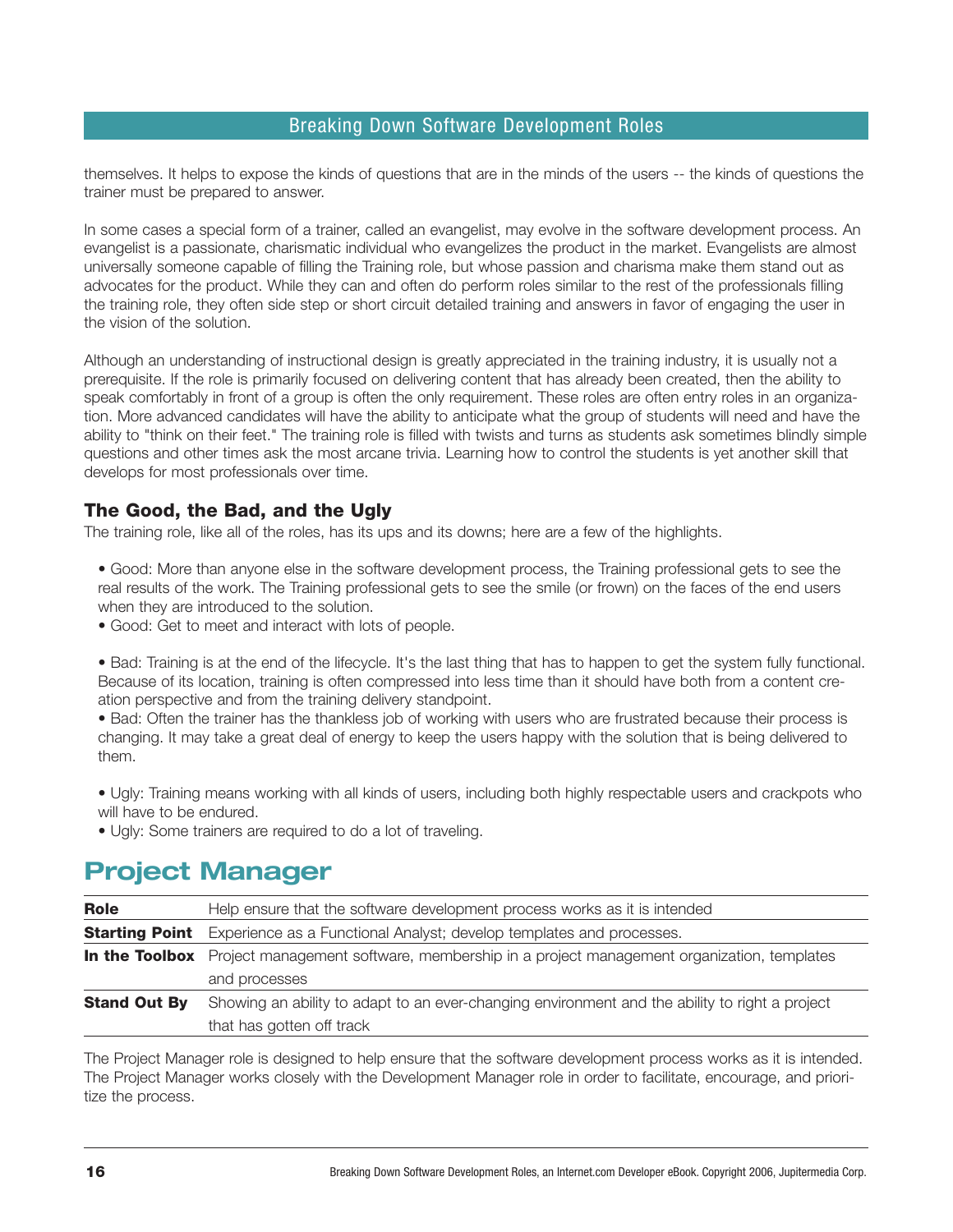The project management role is perhaps the most clearly defined role within the software development process due to the development of project management as a profession.

While the software industry is nascent, the project management industry is enjoying the advancement of a powerful organization in the Project Management Institute. They have assembled a guide to the body of knowledge for the project management profession that is often referred to as the PMBOK Guide. This organization has developed a widely recognized certification, Project Management Professional (PMP), which has both practical experience requirements as well as traditional testing requirements.

The PMI's PMBOK Guide defines the Project Manager role by defining what project management itself is.

*"Project management is the application of knowledge, skills, tools and techniques to project activities to meet project requirements. Project management is accomplished through the application and integration of the project management processes of initiating, planning, executing, monitoring and controlling, and closing. The project manager is the person responsible for accomplishing the project objectives."* 

You can go to the PMI Web site (www.pmi.org) to download sample content from the PMBOK Guide, buy a copy of the guide, or sign up to become a PMI member.

Within the context of the software development process, the Project Manager role is responsible for driving the work through the process and to completion. Starting with the earliest requirements (discovery sessions) and ending after the training has been completed, the Project Manager is the one role that should be consistent throughout. Project Managers work with both the development team and with business stakeholders to ensure that what is being built will match what the customer expects and that this development occurs within the expected timeframe

The Project Manager is generally responsible for status reports, which are frankly more tools about instilling a sense of urgency and demanding definite answers than they are a process for generating reports. They expose resource and scheduling issues as well as provide a communications vehicle for issues as they begin to occur. The project role is typically spread across several projects, and potentially, development teams. The Project Manager is frequently working on more than one project at one time -- unlike many of the other roles in the project that may be dedicated. The Project Manager need not be an IT specialist, although it is helpful. The nature of the role is to provide broad-based oversight.

In the software development process, the Project Manager is one part prodding and one part smoothing over problems. They're there to make sure that the process goes forward and they use a variety of processes, meetings, and documents (artifacts) to ensure continued forward progress and to identify problems as soon as possible.

The Project Manager role must be capable of executing details with regular consistency. They must also be able to take a step back from those details to look at the big picture to evaluate things like risk and the accuracy of time estimates. All of this takes a measure of restraint and good listening skills. The restraint prevents the project manager from jumping in before it's time and the listening helps to ensure that the real problem is eventually understood - and can be disseminated to everyone.

Project Managers are the keepers of the process. In some organizations this includes the software development methodology. The Project Manager is the one that makes sure that the process is adhered to so they can get the predictable results they desire.

### **The Good, the Bad, and the Ugly**

The Project Manager role, like other roles, has its high point and its low points. Here are some of the key things that this role has to offer both positive and negative.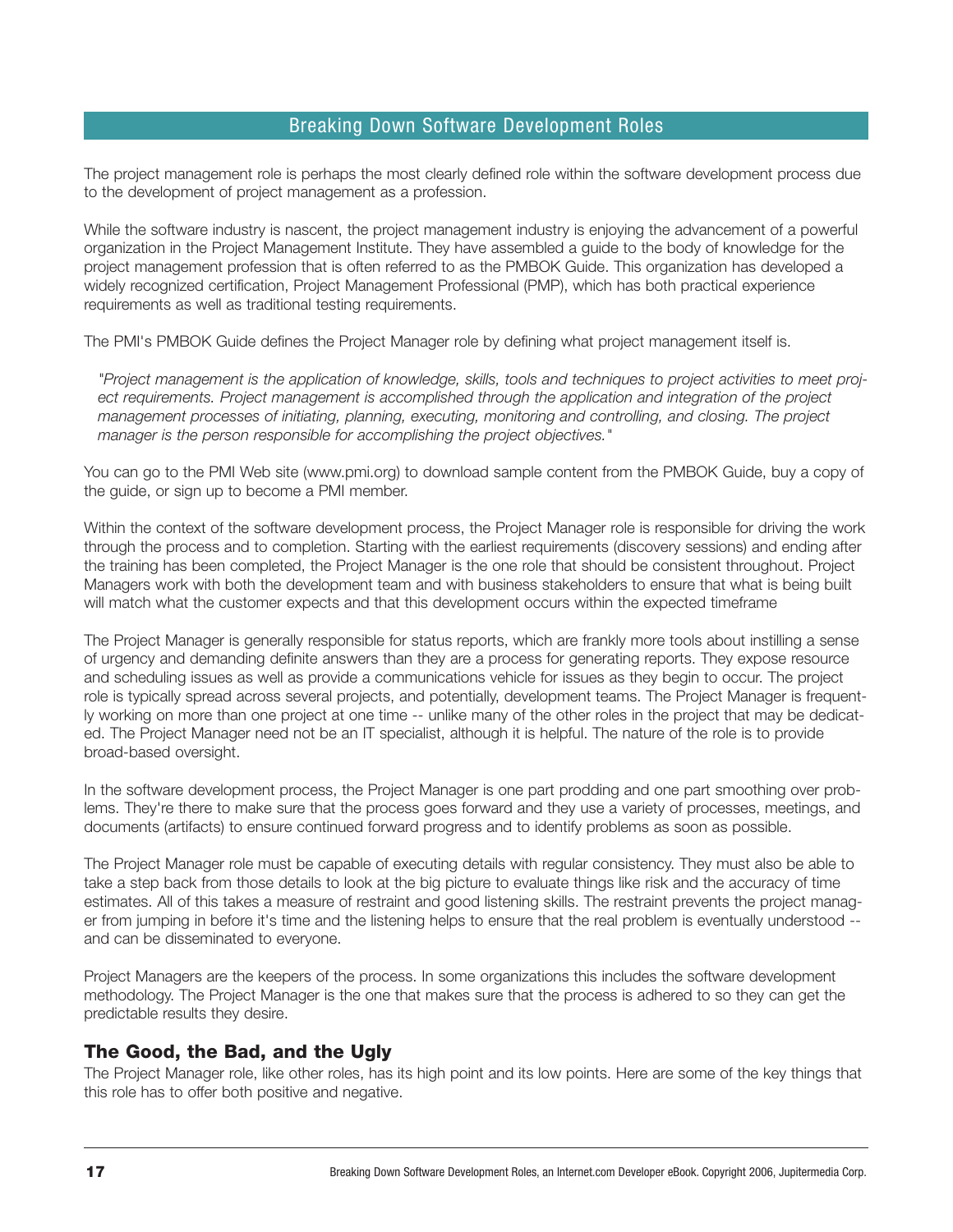• Good: Project Manager is a high-visibility role. Because it has a part in so many different projects, the role is often involved in reporting to executive management in an organization so it has the potential to demonstrate good work to important people.

• Good: The role is a key to the project -- one that can have a great impact on the overall success or failure of the software development process. If you like influence this is a role for you. Additionally, the Project Manager is often considered the person within IT that owns and is responsible for the project.

• Good: Because a project management role is one that works with a large number of people, there's constant progress being made. When a project gets shipped, or even when the first beta comes out, there can be a great sense of accomplishment in that the project was moved forward because of the role that you played.

• Bad: The project management role is at its most crucial when the project has gone awry or when the timelines are too tight. Unfortunately, with the pace of business accelerating, it seems like every project has a tight timeline and doing what is necessary to ensure that timelines are met often creates a high degree of stress.

• Bad: The value that Project Managers can bring to the software development process can't be understated, nor can the amount of work that it takes to create this value. The artifacts that drive consensus also require time to create. However, there's not a solid understanding of the amount of work that is required to create the value and because of this Project Managers often find themselves stretched too thin across too many projects.

• Ugly: Perhaps the most frustrating thing about the project management role is that it is focused on fixing political turf wars, keeping people working with each other, and moving forward. This means that there's a heavy dose of pop-psychology that must go on to get the project done. The drain caused by so many whining people can be overwhelming at times.

• Ugly: The Project Manager is the one that may have to make the decision to have people work extra hours to meet deadlines.

• Ugly: The Project Manager is the one that has to maintain a project's scope -- what will or won't be included. They are often caught in the middle when decisions need to be made on what can be completed within the given time frames.

| <b>Role</b>           | Keeping the vision on track; "CEO" of the project                                       |
|-----------------------|-----------------------------------------------------------------------------------------|
| <b>Starting Point</b> | Learn how to communicate with the business leadership and how to adapt software         |
|                       | development priorities to match the business goals.                                     |
| In the Toolbox        | Methodologies, practices, career development process, scheduling tools                  |
| <b>Stand Out By</b>   | Learning how to communicate and evangelize to the team, management, and the rest of the |
|                       | organization                                                                            |

## **Development Manager**

The role of the Development Manager is critical to the long-term success of the software development team. The role that the Development Manager plays -- particularly when interacting with the Project Manager -- is essential to a continuously improving process.

The Development Manager keeps the vision on track. This is much like a CEO, who sets the vision for an organization. This, of course, differs from the COO, who (like a Project Manager) ensures the day-to-day operations. While it's the Project Manager's goal to get the project to the finish line, it is the Development Manager's responsibility to look ahead to make sure the finish line is the right finish line to be reaching. While the project management position is a management position, the Development Manager role is a leadership position.

The Development Manager works closely with the Project Management to ensure that the projects are completed. They also spend time working with the business owners on planning and preparing for new projects that will soon be consuming the group. They're constantly making small changes in the current project to get a better product,